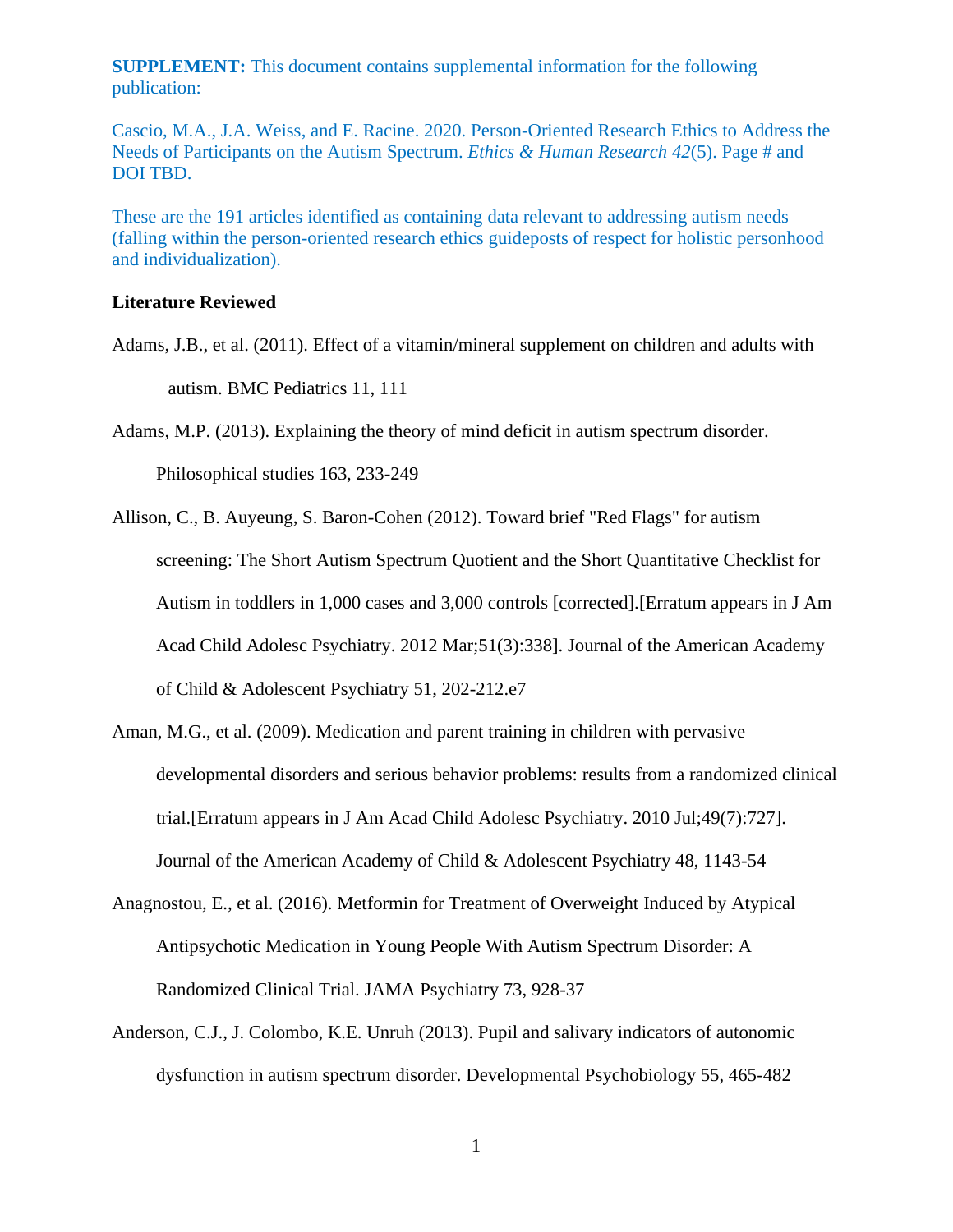doi:10.1002/dev.21051

- Anderson, G.M., A.W. Zimmerman, N. Akshoomoff, D.C. Chugani (2004). Autism clinical trials: biological and medical issues in patient selection and treatment response. Cns Spectrums 9, 57-64
- Arborelius, L., U. Fors, A.K. Svensson, K. Sygel, M. Kristiansson (2013). A new interactive computer simulation system for violence risk assessment of mentally disordered violent offenders. Criminal Behaviour and Mental Health 23, 30-40 doi:10.1002/cbm.1849
- Arnold, L.E., et al. (2003). Parent-defined target symptoms respond to risperidone in RUPP autism study: customer approach to clinical trials. Journal of the American Academy of Child & Adolescent Psychiatry 42, 1443-50
- Baghdadli, A., J. Loubersac, M. Soussana, C. Rattaz, C. Michelon (2014). Mise en place d'une cohorte française d'enfants et adolescents présentant des troubles du spectre autistique: cohorte ELENA [Implementation of a French cohort of children or adolescents with autism spectrum disorders: ELENA cohort]. Revue d Epidemiologie et de Sante Publique 62, 297- 303
- Bal, E., E. Harden, D. Lamb, A.V. Van Hecke, J.W. Denver, S.W. Porges (2010). Emotion Recognition in Children with Autism Spectrum Disorders: Relations to Eye Gaze and Autonomic State. Journal of Autism and Developmental Disorders 40, 358-370 doi:10.1007/s10803-009-0884-3
- Baranek, G.T., Y.H. Chin, L.M. Hess, J.G. Yankee, D.D. Hatton, S.R. Hooper (2002). Sensory processing correlates of occupational performance in children with fragile X syndrome: preliminary findings. American Journal of Occupational Therapy 56, 538-46

Bargiela, S., R. Steward, W. Mandy (2016). The Experiences of Late-diagnosed Women with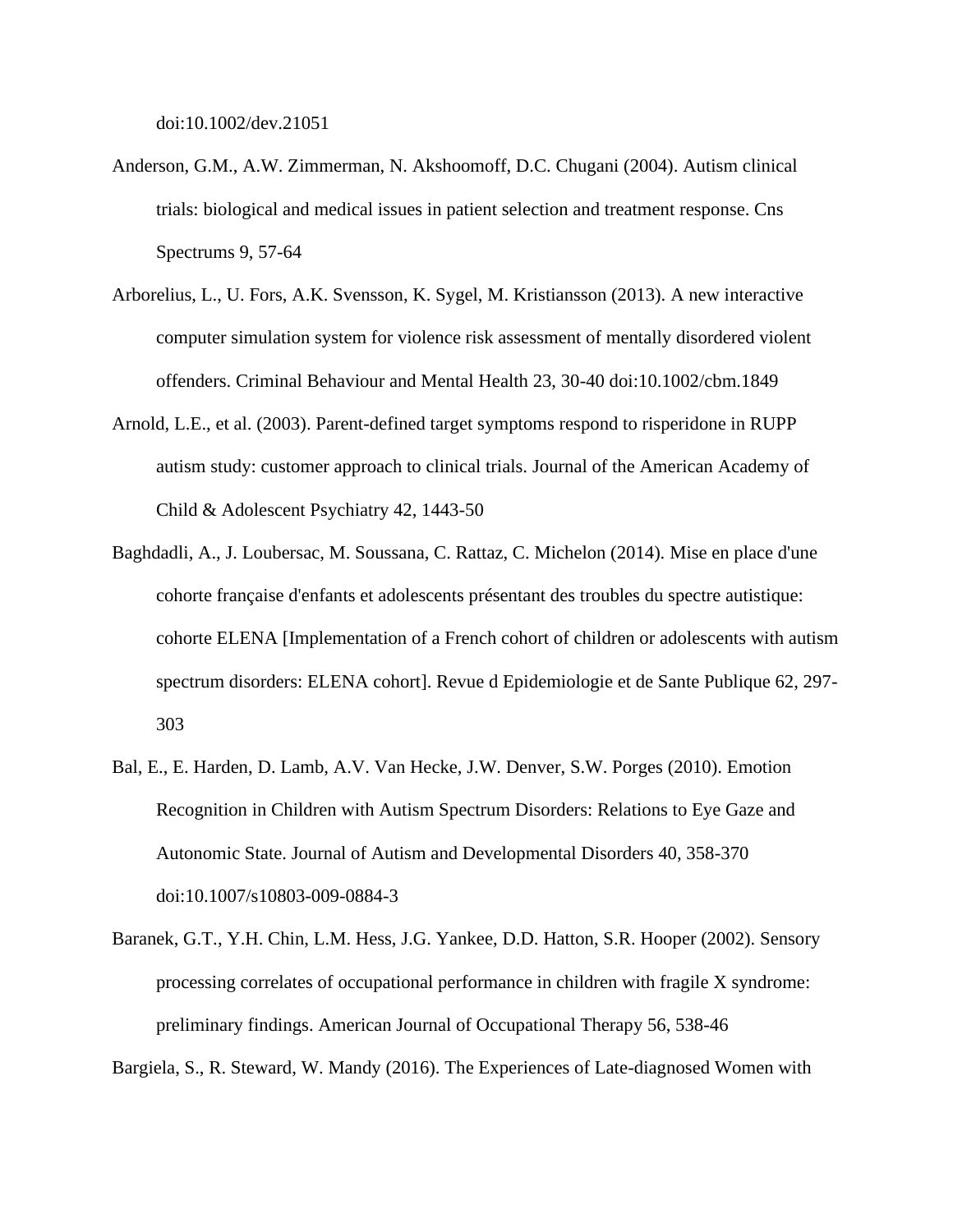Autism Spectrum Conditions: An Investigation of the Female Autism Phenotype. Journal of Autism & Developmental Disorders 25, 25

- Barney, C.C., T. Feyma, A. Beisang, F.J. Symons (2015). Pain Experience and Expression in Rett Syndrome: Subjective and Objective Measurement Approaches. Journal of Developmental and Physical Disabilities 27, 417-429 doi:10.1007/s10882-015-9427-3
- Barrow, W., E.F. Hannah (2012). Using computer-assisted interviewing to consult with children with autism spectrum disorders: An exploratory study. School Psychology International 33, 450-464 doi:10.1177/0143034311429167
- Battaglia, A. (2007). On the selection of patients with developmental delay/mental retardation and autism spectrum disorders for genetic studies. American Journal of Medical Genetics Part A 143A, 789-90
- Bellieni, C.V., R. Rocchi, G. Buonocore (2012). The Ethics of Pain Clinical Trials on Persons Lacking Judgment Ability: Much to Improve. Pain Medicine 13, 427-433 doi:10.1111/j.1526-4637.2011.01325.x
- Beresford, B., R. Tozer, P. Rabiee, P. Sloper (2004). Developing an approach to involving children with autistic spectrum disorders in a social care research project. British Journal of Learning Disabilities 32, 180-185
- Bergstrom-Isacsson, M., B. Lagerkvist, U. Holck, C. Gold (2013). How facial expressions in a Rett syndrome population are recognised and interpreted by those around them as conveying emotions. Research in Developmental Disabilities 34, 788-794 doi:10.1016/j.ridd.2012.10.011
- Bergstrom-Isacsson, M., B. Lagerkvist, U. Holck, C. Gold (2014). Neurophysiological responses to music and vibroacoustic stimuli in Rett syndrome. Research in Developmental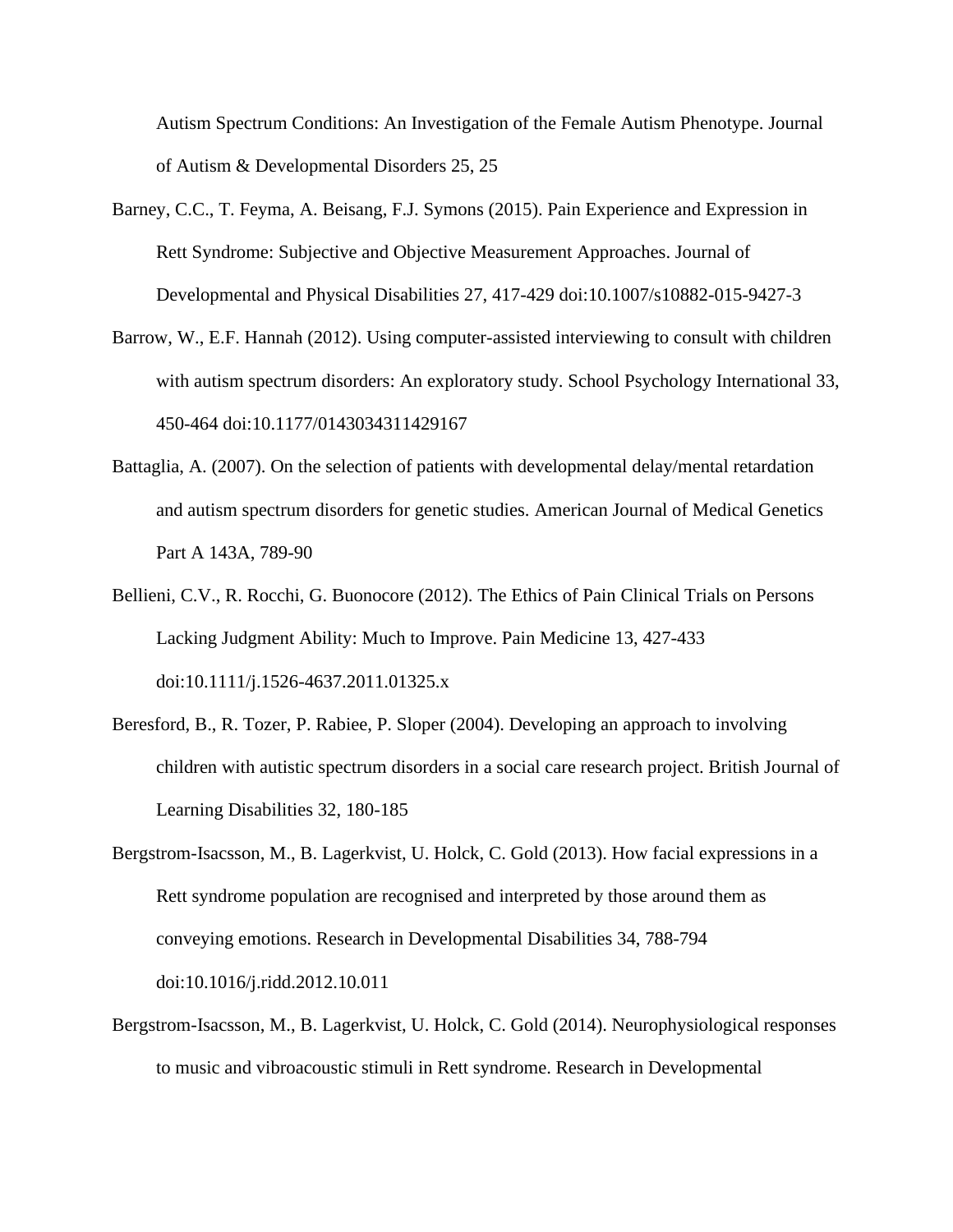Disabilities 35, 1281-1291 doi:10.1016/j.ridd.2014.03.002

- Billeci, L., et al. (2016). An Integrated Approach for the Monitoring of Brain and Autonomic Response of Children with Autism Spectrum Disorders during Treatment by Wearable Technologies. Frontiers in Neuroscience 10, doi:10.3389/fnins.2016.00276
- Blackshaw, A.J., P. Kinderman, D.J. Hare, C. Hatton (2001). Theory of mind, causal attribution and paranoia in Asperger syndrome. Autism 5, 147-63
- Boccia, M.L., J.E. Roberts (2000). Behavior and autonomic nervous system function assessed via heart period measures: The case of hyperarousal in boys with fragile X syndrome. Behavior Research Methods Instruments & Computers 32, 5-10 doi:10.3758/bf03200783
- Bradley, E.A., J.A. Summers, H.L. Wood, S.E. Bryson (2004). Comparing rates of psychiatric and behavior disorders in adolescents and young adults with severe intellectual disability with and without autism. Journal of Autism and Developmental Disorders 34, 151-161 doi:10.1023/b:jadd.0000022606.97580.19
- Brownlow, C., L. O'Dell (2002). Ethical issues for qualitative research in on-line communities. Disability & Society 17, 685-694 doi:10.1080/0968759022000010452
- Brownlow, C., L. O'Dell (2009). Representations of autism: implications for community healthcare practice. Community Practitioner 82, 18-21
- Bulkeley, K., A. Bundy, J. Roberts, S. Einfeld (2013). ASD intervention research in real world contexts: Refining single case designs. Research in Autism Spectrum Disorders 7, 1257- 1264 doi:10.1016/j.rasd.2013.07.014
- Cagetti, M.G., et al. (2015). Dental care protocol based on visual supports for children with autism spectrum disorders. Medicina Oral Patologia Oral Y Cirugia Bucal 20, E598-E604 doi:10.4317/medoral.20424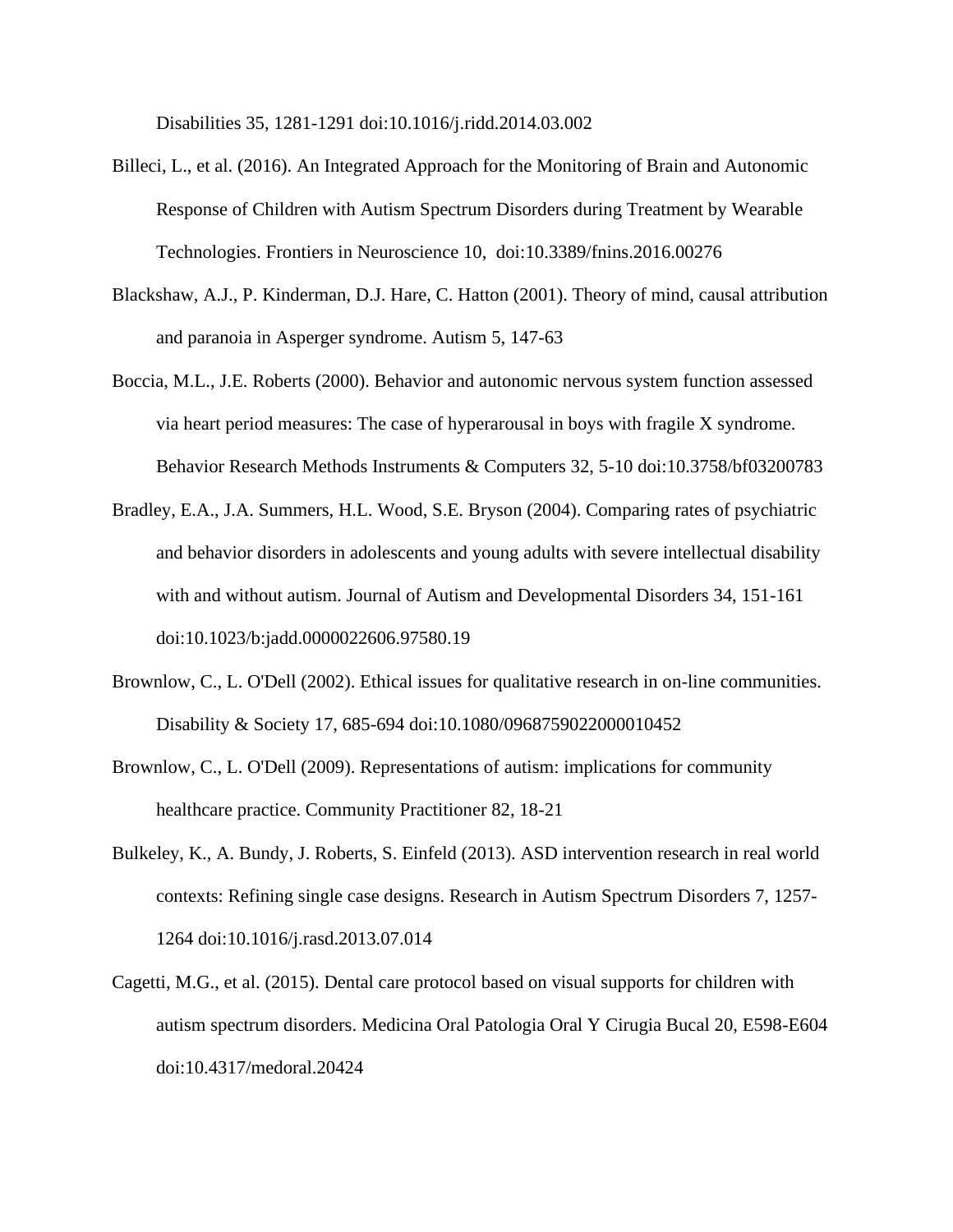- Campbell, M., I.L. Cohen, L.T. Anderson (1981). Pharmacotherapy for autistic children: a summary of research. Canadian Journal of Psychiatry - Revue Canadienne de Psychiatrie 26, 265-73
- Carroll, D., et al. (2014). Examination of aggression and self-injury in children with autism spectrum disorders and serious behavioral problems. Child & Adolescent Psychiatric Clinics of North America 23, 57-72
- Cass, H., et al. (2003). Findings from a multidisciplinary clinical case series of females with Rett syndrome. Developmental Medicine and Child Neurology 45, 325-337 doi:10.1017/s0012162203000616
- Catani, M., et al. (2008). Altered cerebellar feedback projections in Asperger syndrome. Neuroimage 41, 1184-1191 doi:10.1016/j.neuroimage.2008.03.041
- Cermak, S.A., et al. (2015). Feasibility of a sensory-adapted dental environment for children with autism. American Journal of Occupational Therapy 69, 6903220020p1-10
- Charlop-Christy, M.H., M. Carpenter, L. Le, L.A. LeBlanc, K. Kellet (2002). Using the picture exchange communication system (PECS) with children with autism: assessment of PECS acquisition, speech, social-communicative behavior, and problem behavior. Journal of Applied Behavior Analysis 35, 213-31
- Charman, T. (2004). Matching preschool children with autism spectrum disorders and comparison children for language ability: methodological challenges. Journal of Autism & Developmental Disorders 34, 59-64
- Charman, T., et al. (2003). Research into early intervention for children with autism and related disorders: methodological and design issues. Report on a workshop funded by the Wellcome Trust, Institute of Child Health, London, UK, November 2001. Autism 7, 217-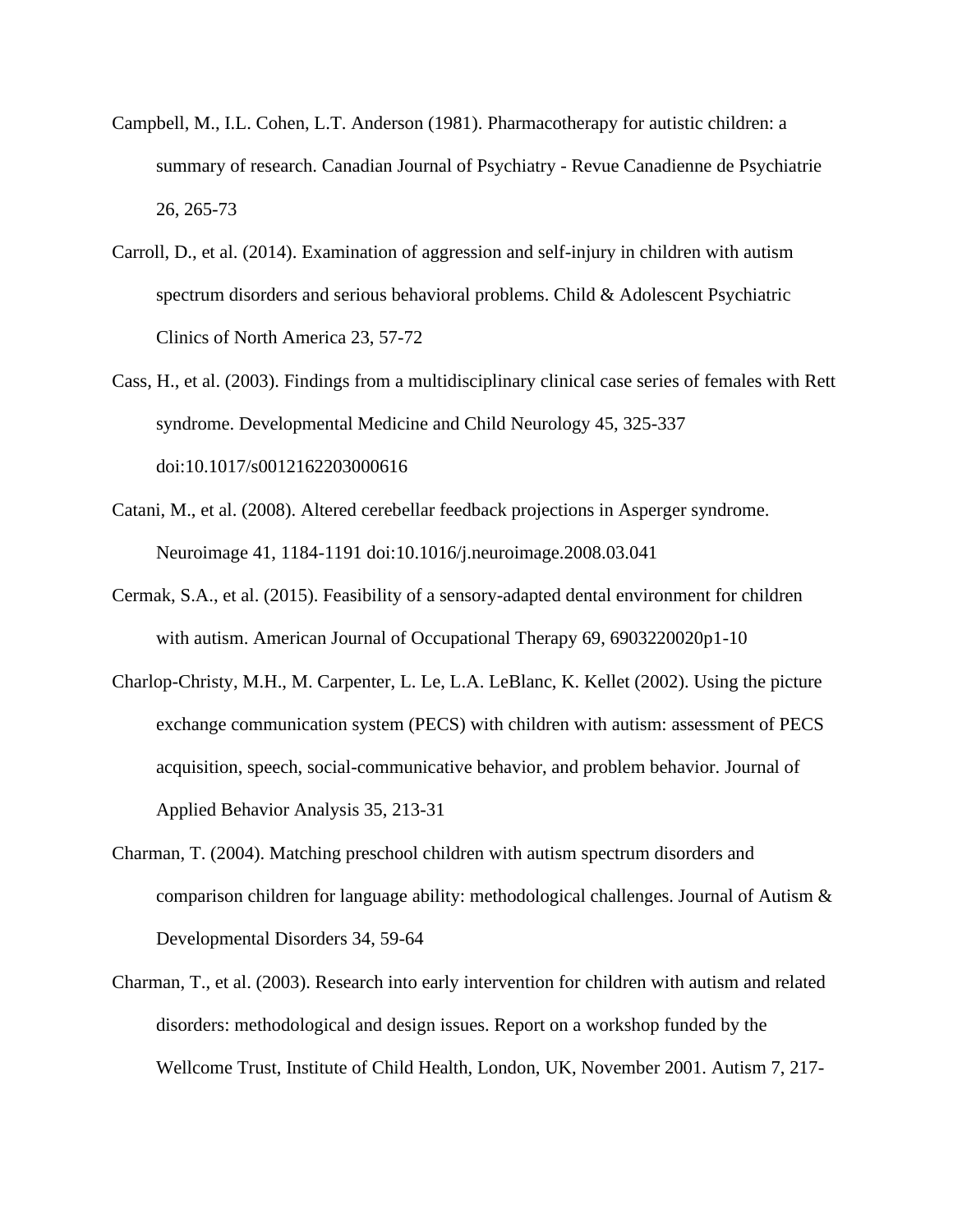25

- Chiu, T.A., E. Anagnostou, J. Brian, T. Chau, A. Kushki (2016). Specificity of autonomic arousal to anxiety in children with autism spectrum disorder. Autism Research 9, 491-501 doi:10.1002/aur.1528
- Clegg, J., L. Ansorge, J. Stackhouse, C. Donlan (2012). Developmental Communication Impairments in Adults: Outcomes and Life Experiences of Adults and Their Parents. Language Speech and Hearing Services in Schools 43, 521-535 doi:10.1044/0161- 1461(2012/11-0068)
- Cridland, E.K., S.C. Jones, P. Caputi, C.A. Magee (2015). Qualitative research with families living with autism spectrum disorder: Recommendations for conducting semistructured interviews. Journal of Intellectual & Developmental Disability 40, 78-91 doi:10.3109/13668250.2014.964191
- Danforth, A.L., C.M. Struble, B. Yazar-Klosinski, C.S. Grob (2016). MDMA-assisted therapy: A new treatment model for social anxiety in autistic adults. Progress in Neuro-Psychopharmacology & Biological Psychiatry 64, 237-49
- De Silva, P.R.S., K. Tadano, A. Saito, S.G. Lambacher, M. Higashi, Ieee (2009). The Development of an Assistive Robot for Improving the Joint Attention of Autistic Children 2009 Ieee 11th International Conference on Rehabilitation Robotics, Vols 1 and 2. International Conference on Rehabilitation Robotics ICORR.(pp808-814).
- DeQuinzio, J.A., B.A. Taylor (2015). Teaching children with autism to discriminate the reinforced and nonreinforced responses of others: implications for observational learning. Journal of Applied Behavior Analysis 48, 38-51

Di Palma, S., et al. (2016). Monitoring of autonomic response to sociocognitive tasks during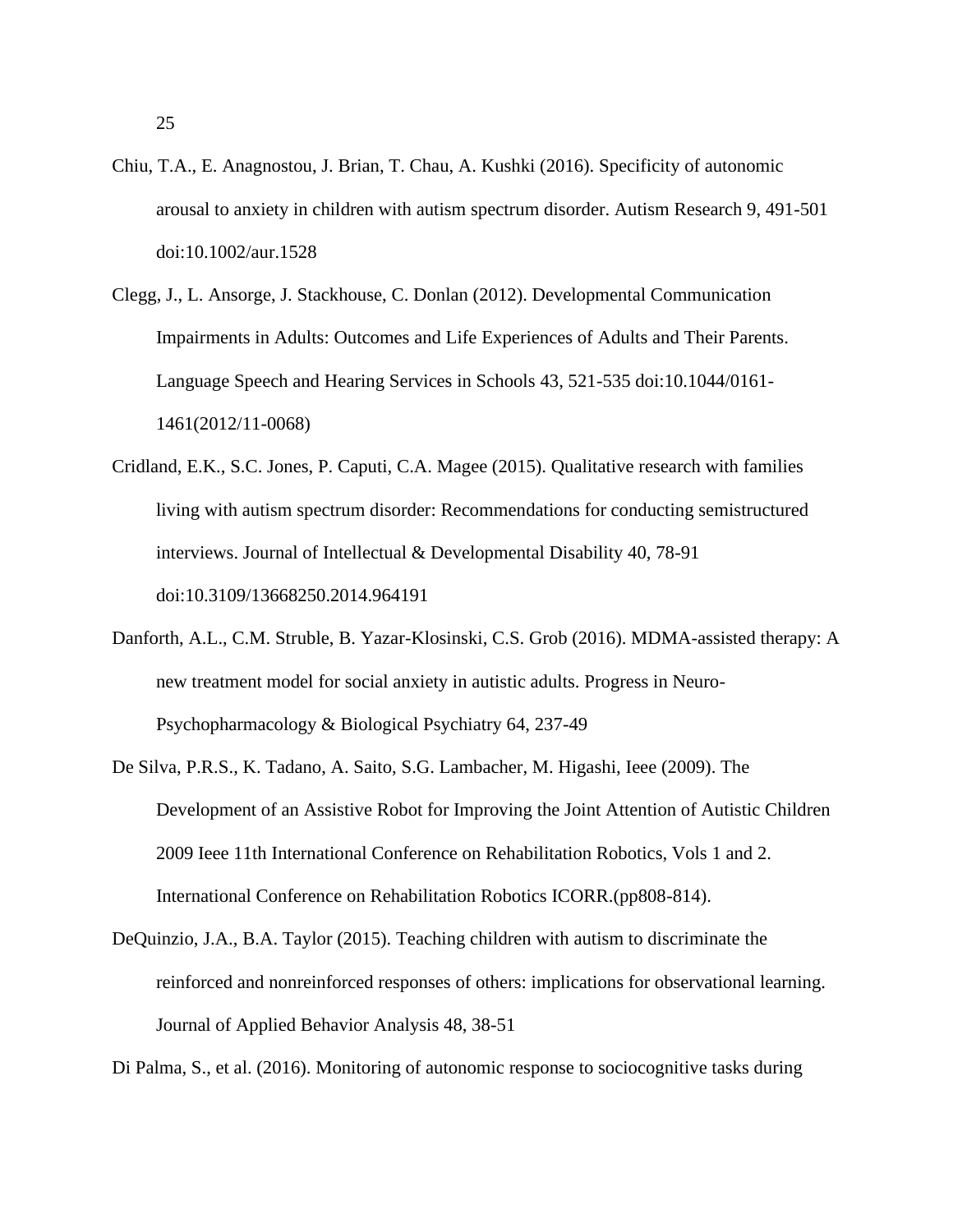treatment in children with Autism Spectrum Disorders by wearable technologies: A feasibility study. Computers in Biology & Medicine 5, 5

- Dietrich, K.N., et al. (2005). Principles and practices of neurodevelopmental assessment in children: Lessons learned from the Centers for Children's Environmental Health and Disease Prevention Research. Environmental Health Perspectives 113, 1437-1446 doi:10.1289/ehp.7672
- Diez-Juan, M., et al. (2014). Parent-delivered touchscreen intervention for children with fragile X syndrome. Irdr 3, 166-77
- Dimitriou, D., H.C. Leonard, A. Karmiloff-Smith, M.H. Johnson, M.S. Thomas (2015). Atypical development of configural face recognition in children with autism, Down syndrome and Williams syndrome. Journal of Intellectual Disability Research 59, 422-38
- Dolan, B.K., et al. (2016). Brief Report: Assessment of Intervention Effects on In Vivo Peer Interactions in Adolescents with Autism Spectrum Disorder (ASD). Journal of Autism and Developmental Disorders 46, 2251-2259 doi:10.1007/s10803-016-2738-0
- Drahota, A., J.J. Wood, K.M. Sze, M. Van Dyke (2011). Effects of cognitive behavioral therapy on daily living skills in children with high-functioning autism and concurrent anxiety disorders. Journal of Autism & Developmental Disorders 41, 257-65
- Dudova, I., J. Vodicka, M. Havlovicova, Z. Sedlacek, T. Urbanek, M. Hrdlicka (2011). Odor detection threshold, but not odor identification, is impaired in children with autism. European Child & Adolescent Psychiatry 20, 333-40
- Dunn-Geier, J., et al. (2000). Effect of secretin on children with autism: a randomized controlled trial. Developmental Medicine & Child Neurology 42, 796-802

Dutheil, F., et al. (2015). 'Do Well B.': Design Of WELL Being monitoring systems. A study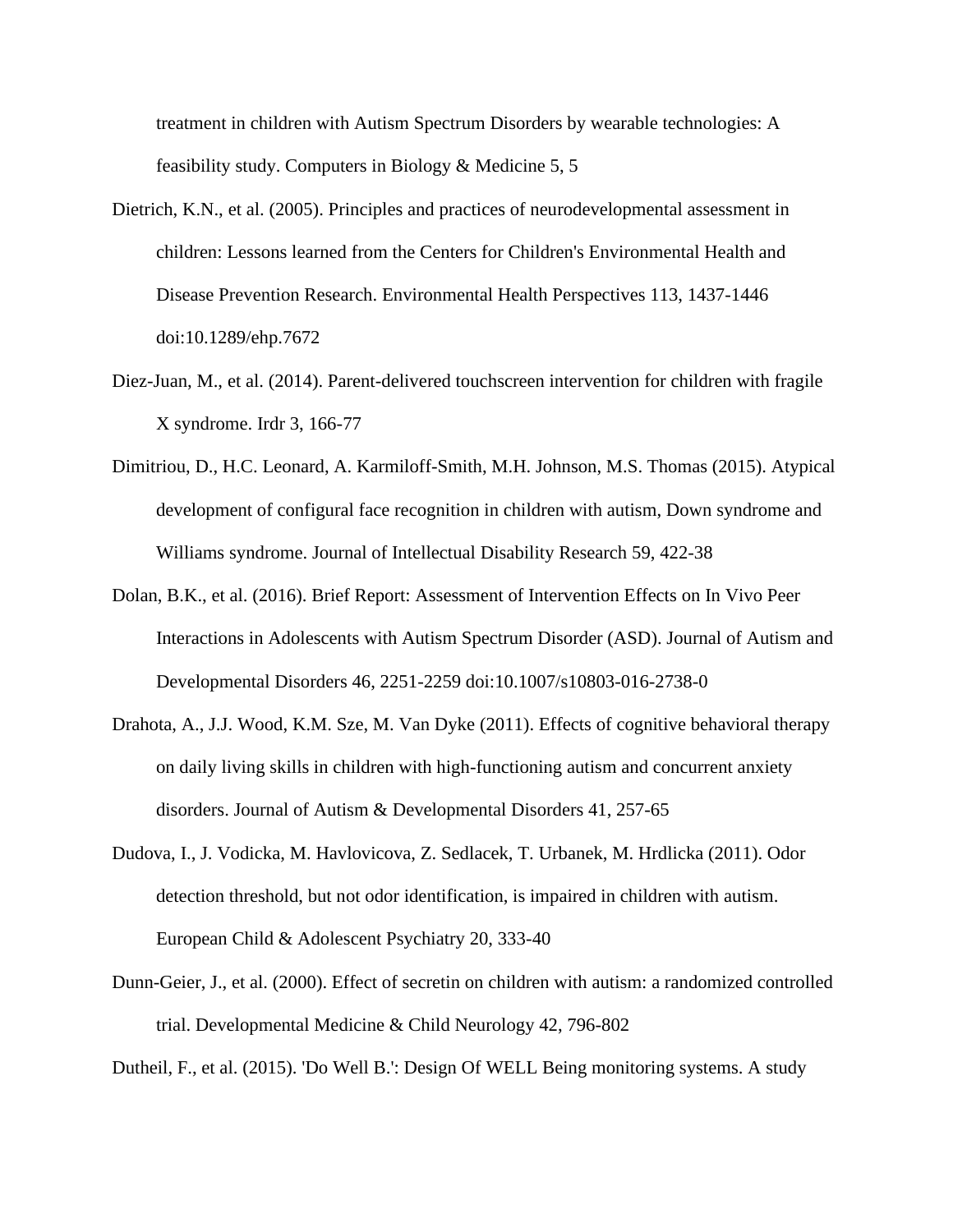protocol for the application in autism. Bmj Open 5, doi:10.1136/bmjopen-2015-007716

- Eze, N., E. Ofo, D. Jiang, A.F. O'Connor (2013). Systematic Review of Cochlear Implantation in Children With Developmental Disability. Otology & Neurotology 34, 1385-1393
- Fage, C., L. Pommereau, C. Consel, E. Balland, H. Sauzeon (2016). Tablet-Based Activity Schedule in Mainstream Environment for Children with Autism and Children with ID. Acm Transactions on Accessible Computing 8, doi:10.1145/2854156
- Ferguson, B.J., et al. (2016). Psychophysiological Associations with Gastrointestinal Symptomatology in Autism Spectrum Disorder. Autism research : Official Journal of the International Society for Autism Research 20, 20
- Fisher, W.W., J.D. Adelinis, V.M. Volkert, K.M. Keeney, P.L. Neidert, A. Hovanetz (2005). Assessing preferences for positive and negative reinforcement during treatment of destructive behavior with functional communication training. Research in Developmental Disabilities 26, 153-68
- Flanagan, H.E., et al. (2015). Stability and Change in the Cognitive and Adaptive Behaviour Scores of Preschoolers with Autism Spectrum Disorder. Journal of Autism and Developmental Disorders 45, 2691-2703 doi:10.1007/s10803-015-2433-6
- Francisco, M.T., J.C. Borrero, J.R. Sy (2008). Evaluation of absolute and relative reinforcer value using progressive-ratio schedules. Journal of Applied Behavior Analysis 41, 189-202
- Francois, D., S. Powell, K. Dautenhahn (2009). A long-term study of children with autism playing with a robotic pet Taking inspirations from non-directive play therapy to encourage children's proactivity and initiative-taking. Interaction Studies 10, 324-373 doi:10.1075/is.10.3.04fra

Garcia-Villamisar, D., J. Dattilo, J.L. Matson (2013). Quality of life as a mediator between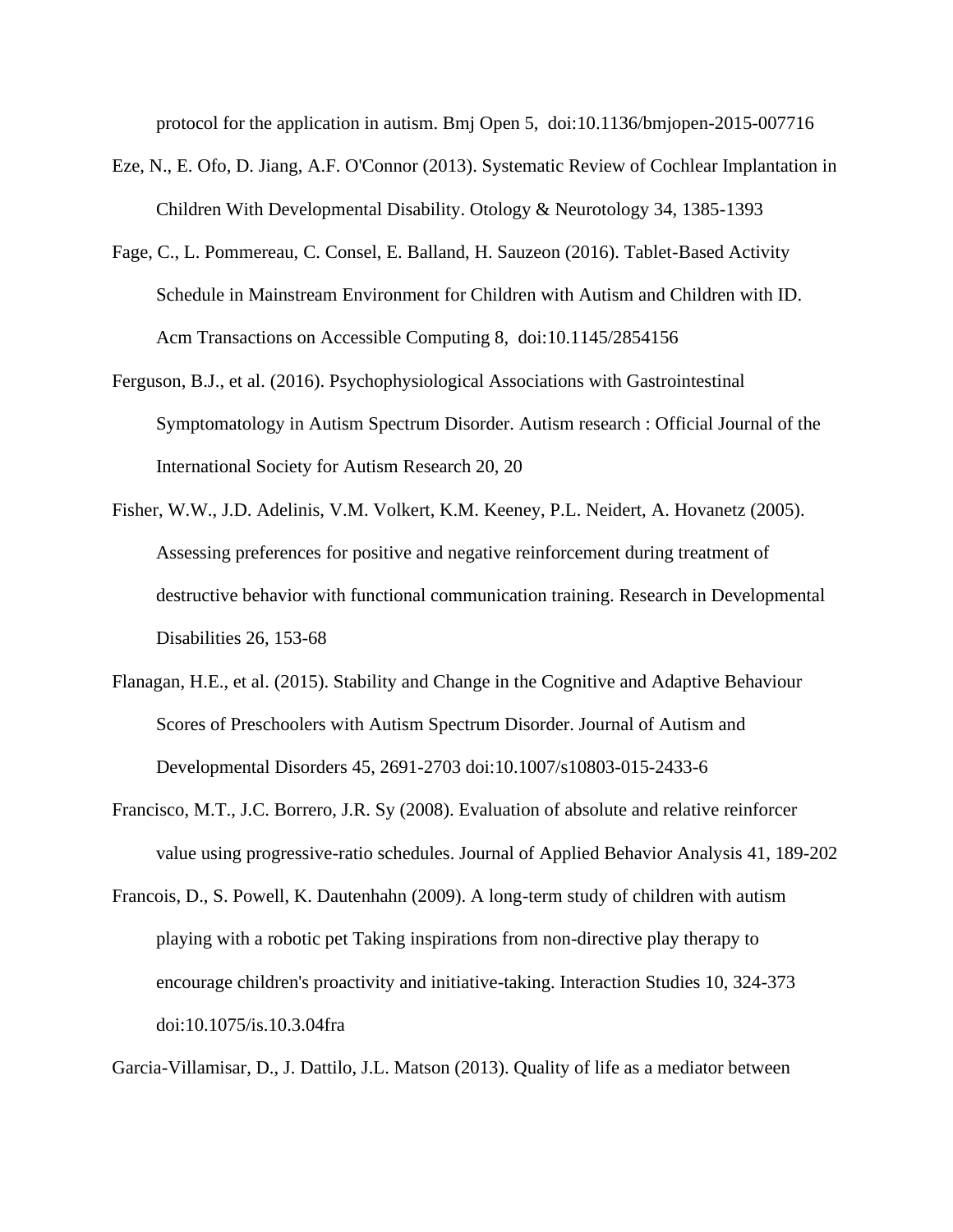behavioral challenges and autistic traits for adults with intellectual disabilities. Research in Autism Spectrum Disorders 7, 624-629 doi:10.1016/j.rasd.2012.12.009

- Gharib, A., D. Mier, R. Adolphs, S. Shimojo (2015). Eyetracking of social preference choices reveals normal but faster processing in autism. Neuropsychologia 72, 70-79 doi:10.1016/j.neuropsychologia.2015.04.027
- Ghuman, J.K., et al. (2009). Randomized, placebo-controlled, crossover study of methylphenidate for attention-deficit/hyperactivity disorder symptoms in preschoolers with developmental disorders. Journal of Child & Adolescent Psychopharmacology 19, 329-39
- Goldberg, W.A., et al. (2005). Brief report: Early social communication behaviors in the younger siblings of children with autism. Journal of Autism and Developmental Disorders 35, 657- 664 doi:10.1007/s10803-005-0009-6
- Goldstein, G., C.R. Johnson, N.J. Minshew (2001). Attentional processes in autism. Journal of Autism and Developmental Disorders 31, 433-440 doi:10.1023/a:1010620820786
- Golse, B. (1993). Autisme infantile; recherche psychanalytique et scientificité [Infantile autism, psychoanalytic research and scientific status]. Psychiatrie de l Enfant 36(2), 413-32
- Gonzalez-Gadea, M.L., et al. (2016). Neural markers of social and monetary rewards in children with Attention-Deficit/Hyperactivity Disorder and Autism Spectrum Disorder. Scientific Reports 6, doi:10.1038/srep30588
- Goodwin, M.S., W.F. Velicer, S.S. Intille (2008). Telemetric monitoring in the behavior sciences. Behavior Research Methods 40, 328-341 doi:10.3758/brm.40.1.328
- Gordon, C.T., J.L. Rapoport, S.D. Hamburger, R.C. State, G.B. Mannheim (1992). Differential response of seven subjects with autistic disorder to clomipramine and desipramine. American Journal of Psychiatry 149, 363-6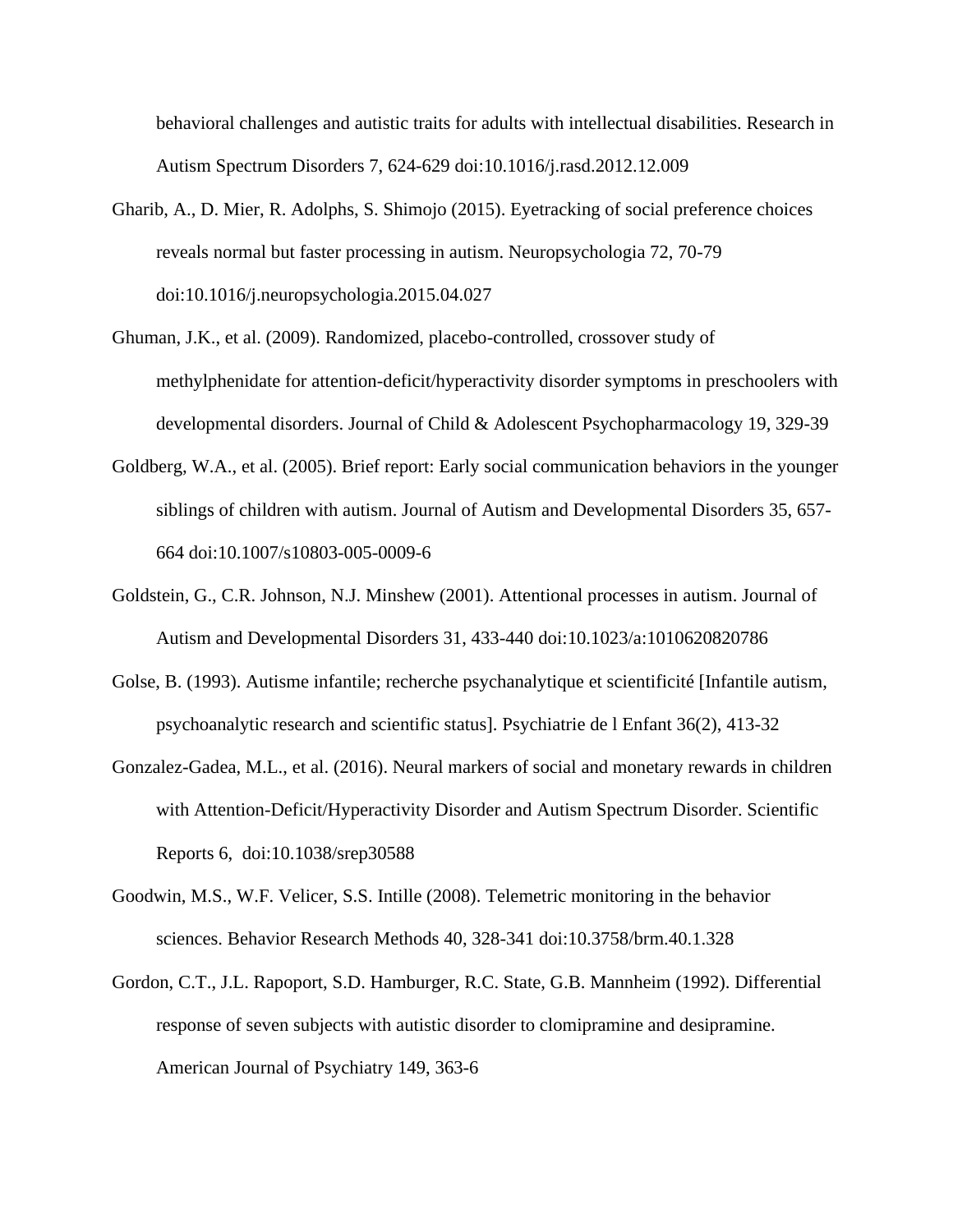- Gordon, C.T., R.C. State, J.E. Nelson, S.D. Hamburger, J.L. Rapoport (1993). A double-blind comparison of clomipramine, desipramine, and placebo in the treatment of autistic disorder. Archives of General Psychiatry 50, 441-7
- Graur, S., G. Siegle (2013). Pupillary Motility: Bringing Neuroscience to the Psychiatry Clinic of the Future. Current Neurology and Neuroscience Reports 13, doi:10.1007/s11910-013- 0365-0
- Groden, G., J. Groden, M. Dondey, T. Zane, S.M. Pueschel, W. Veliceur (1987). Effects of fenfluramine on the behavior of autistic individuals. Research in Developmental Disabilities 8, 203-11
- Grove, R., A. Baillie, C. Allison, S. Baron-Cohen, R.A. Hoekstra (2013). Empathizing, Systemizing, and Autistic Traits: Latent Structure in Individuals With Autism, Their Parents, and General Population Controls. Journal of Abnormal Psychology 122, 600-609 doi:10.1037/a0031919
- Guardino, C., J.E. Cannon (2016). DEAFNESS AND DIVERSITY: REFLECTIONS AND DIRECTIONS. American Annals of the Deaf 161, 104-112
- Hagerman, R.J., et al. (1994). Evaluation of school children at high risk for fragile X syndrome utilizing buccal cell FMR-1 testing. American Journal of Medical Genetics 51, 474-81
- Hagner, D., A. Kurtz, H. Cloutier, C. Arakelian, D.L. Brucker, J. May (2012). Outcomes of a Family-Centered Transition Process for Students With Autism Spectrum Disorders. Focus on Autism and Other Developmental Disabilities 27, 42-50 doi:10.1177/1088357611430841
- Hagner, D., J. May, A. Kurtz, H. Cloutier (2014). Person-Centered Planning for Transition-Aged Youth with Autism Spectrum Disorders. Journal of Rehabilitation 80, 4-10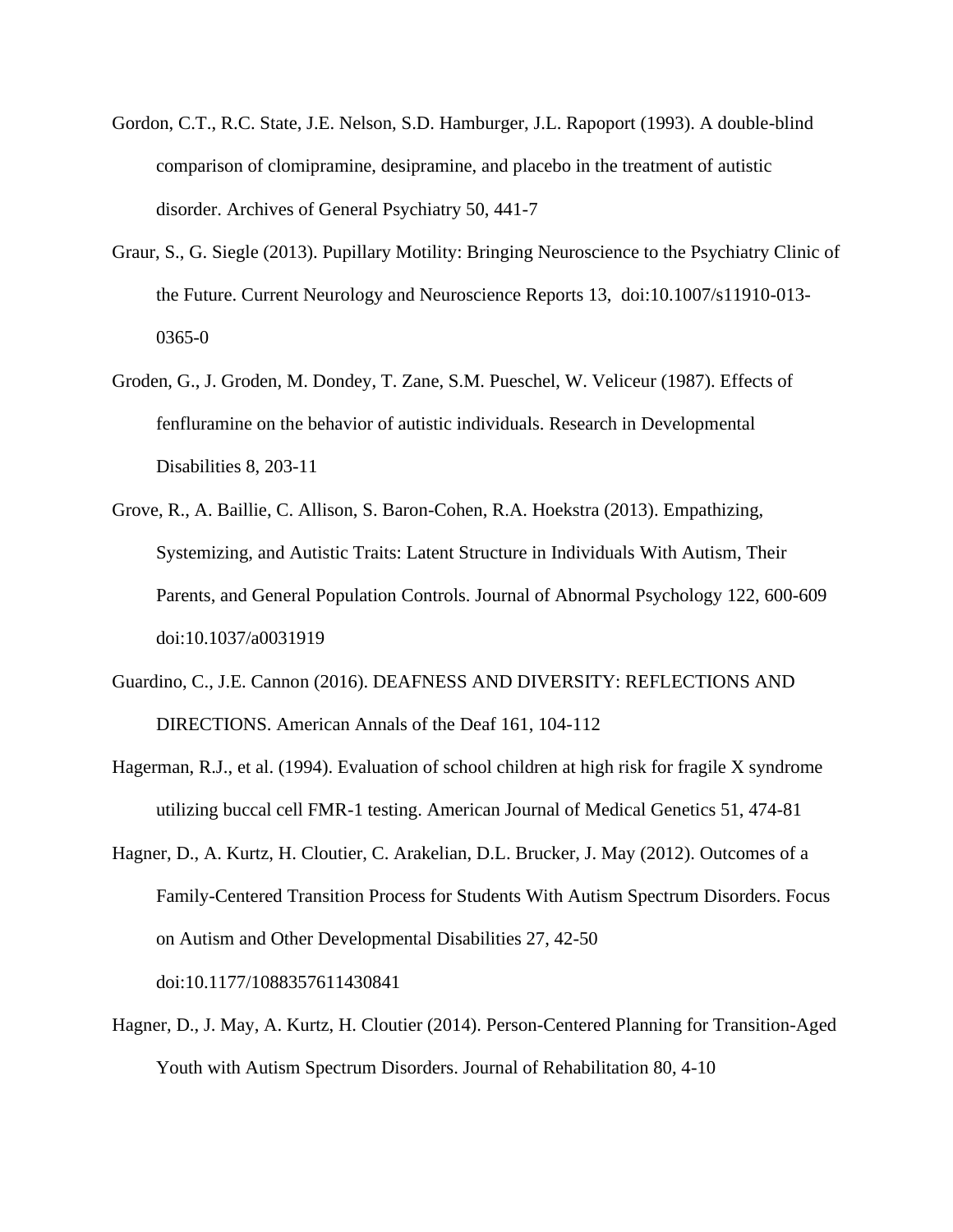- Hannah, L.A., S.D. Stagg (2016). Experiences of Sex Education and Sexual Awareness in Young Adults with Autism Spectrum Disorder. Journal of Autism & Developmental Disorders 13, 13
- Happe, F.G. (1994). An advanced test of theory of mind: understanding of story characters' thoughts and feelings by able autistic, mentally handicapped, and normal children and adults. Journal of Autism & Developmental Disorders 24, 129-54
- Hellings, J.A., E.J. Nickel, M. Weckbaugh, K. McCarter, M. Mosier, S.R. Schroeder (2005). The overt aggression scale for rating aggression in outpatient youth with autistic disorder: preliminary findings. Journal of Neuropsychiatry & Clinical Neurosciences 17, 29-35
- Hellings, J.A., J.R. Zarcone, K. Crandall, D. Wallace, S.R. Schroeder (2001). Weight gain in a controlled study of risperidone in children, adolescents and adults with mental retardation and autism. Journal of Child & Adolescent Psychopharmacology 11, 229-38
- Hens, K., H. Peeters, K. Dierickx (2016a). The ethics of complexity. Genetics and autism, a literature review. American Journal of Medical Genetics Part B-Neuropsychiatric Genetics 171, 305-316 doi:10.1002/ajmg.b.32432
- Hens, K., H. Peeters, K. Dierickx (2016b). Shooting a moving target. Researching autism genes: An interview study with professionals. European Journal of Medical Genetics 59, 32-38 doi:10.1016/j.ejmg.2015.12.009
- Hill, E.L., D. Sally, U. Frith (2004). Does mentalising ability influence cooperative decisionmaking in a social dilemma? Introspective evidence from a study of adults with autism spectrum disorder. Journal of Consciousness Studies 11, 144-161
- Hirstein, W., P. Iversen, V.S. Ramachandran (2001). Autonomic responses of autistic children to people and objects. Proceedings of the Royal Society B-Biological Sciences 268, 1883-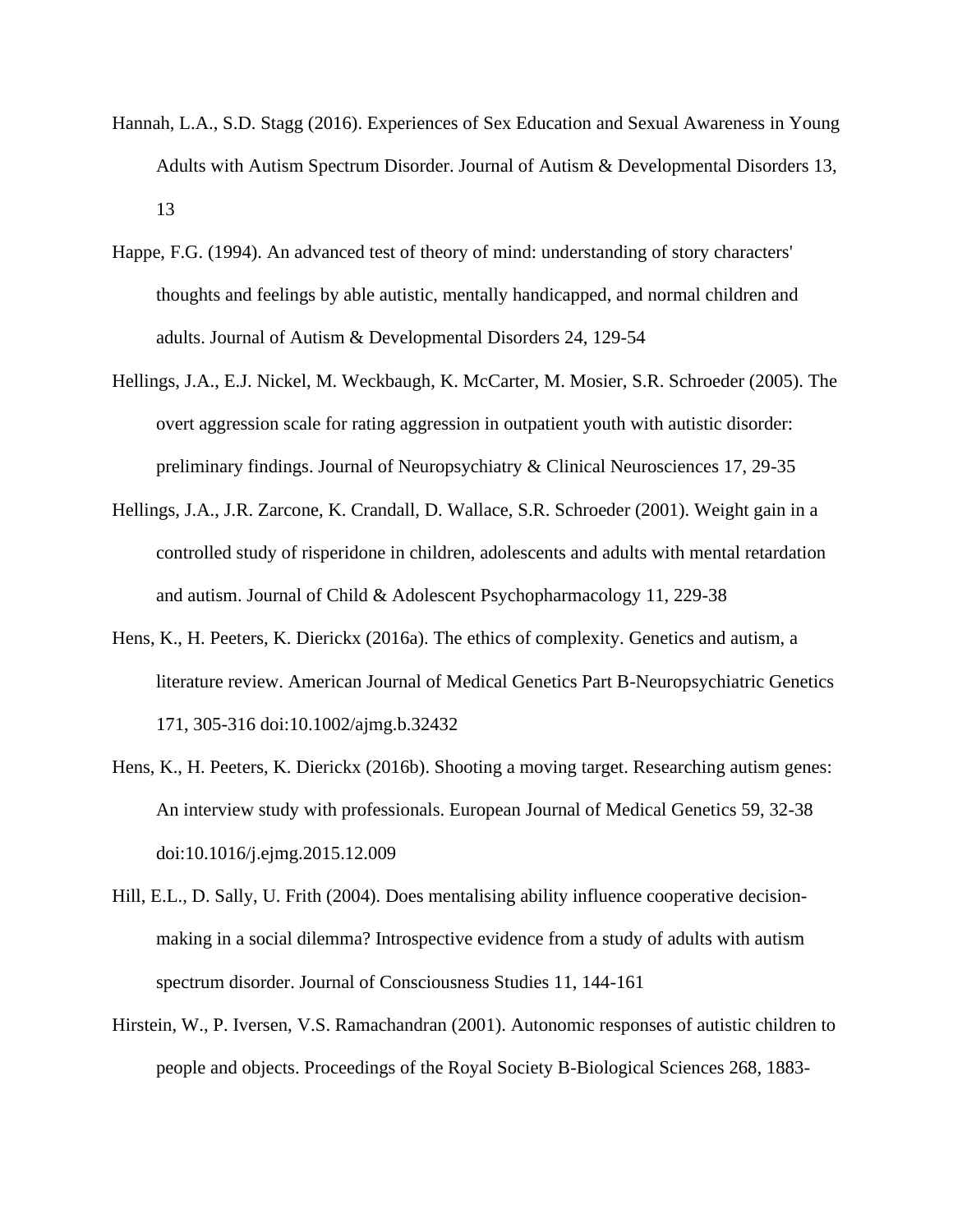1888 doi:10.1098/rspb.2001.1724

- Hobson, R.P. (1991). Methodological issues for experiments on autistic individuals' perception and understanding of emotion. Journal of Child Psychology & Psychiatry & Allied Disciplines 32, 1135-58
- Hoch, J., T. Moore, J. McComas, F.J. (2010). Symons Arousal and activity choice in autism: A single case assessment integrating autonomic and behavioral analysis. Journal of Applied Biobehavioral Research 15, 119-133
- Hollander, E., et al. (2004). Impact of recent findings on study design of future autism clinical trials. Cns Spectrums 9, 49-56
- Hollander, E., et al. (2012). A double-blind placebo-controlled trial of fluoxetine for repetitive behaviors and global severity in adult autism spectrum disorders.[Erratum appears in Am J Psychiatry. 2012 May;169(5):540]. American Journal of Psychiatry 169, 292-9
- Huguet, G., Y. Contejean, C. Doyen (2015). Autism spectrum disorder and suicidality. Encephale-Revue De Psychiatrie Clinique Biologique Et Therapeutique 41, 362-369 doi:10.1016/j.encep.2014.08.010
- Hutzler, Y., M. Oz, S. Barak (2013). Goal perspectives and sport participation motivation of Special Olympians and typically developing athletes. Research in Developmental Disabilities 34, 2149-2160 doi:10.1016/j.ridd.2013.03.019
- Huws, J.C., R.S. Jones (2008). Diagnosis, disclosure, and having autism: an interpretative phenomenological analysis of the perceptions of young people with autism. Journal of Intellectual & Developmental Disability 33, 99-107
- Janeslatt, G., M. Granlund, A. Kottorp, L. Almqvist (2010). Patterns of Time Processing Ability in Children with and without Developmental Disabilities. Journal of Applied Research in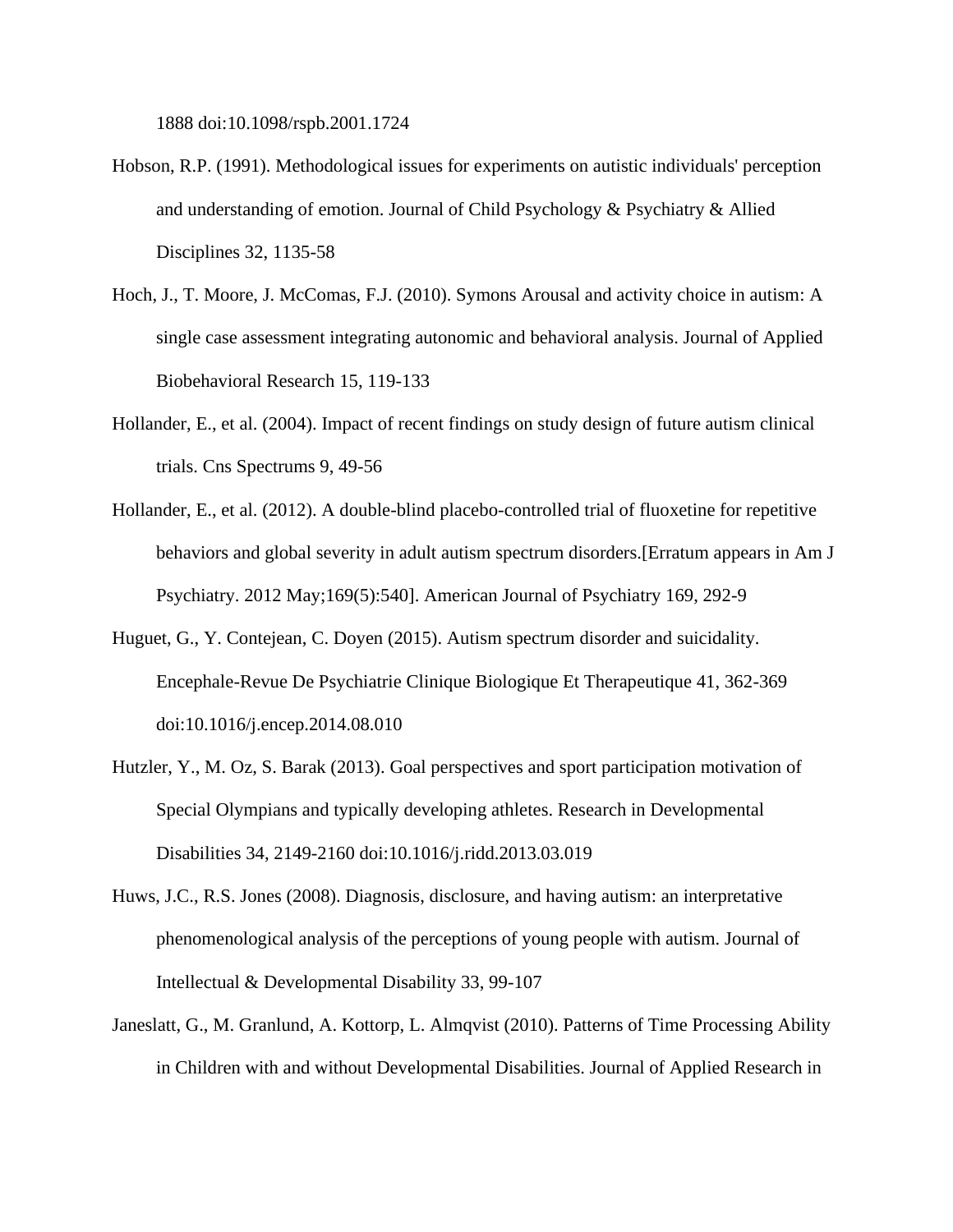Intellectual Disabilities 23, 250-262 doi:10.1111/j.1468-3148.2009.00528.x

- Jaselskis, C.A., E.H. Cook, Jr., K.E. Fletcher, B.L. Leventhal (1992). Clonidine treatment of hyperactive and impulsive children with autistic disorder. Journal of Clinical Psychopharmacology 12, 322-7
- Jivraj, J., L.A. Sacrey, A. Newton, D. Nicholas, L. Zwaigenbaum (2014). Assessing the influence of researcher-partner involvement on the process and outcomes of participatory research in autism spectrum disorder and neurodevelopmental disorders: a scoping review. Autism 18, 782-93
- Jones, C.R.G., et al. (2011). A multimodal approach to emotion recognition ability in autism spectrum disorders. Journal of Child Psychology and Psychiatry 52, 275-285 doi:10.1111/j.1469-7610.2010.02328.x
- Kaf, W.A., A.A. Danesh (2013). Distortion-product otoacoustic emissions and contralateral suppression findings in children with Asperger's Syndrome. International Journal of Pediatric Otorhinolaryngology 77, 947-954 doi:10.1016/j.ijporl.2013.03.014
- Kana, R.K., H.M. Wadsworth (2012). "The archeologist's career ended in ruins": Hemispheric differences in pun comprehension in autism. Neuroimage 62, 77-86 doi:10.1016/j.neuroimage.2012.04.034
- Katsyri, J., S. Saalasti, K. Tiippana, L. von Wendt, M. Sams (2008). Impaired recognition of facial emotions from low-spatial frequencies in Asperger syndrome. Neuropsychologia 46, 1888-97
- Kerns, C.M., et al. (2016). The Treatment of Anxiety in Autism Spectrum Disorder (TAASD) Study: Rationale, Design and Methods. Journal of Child and Family Studies 25, 1889-1902 doi:10.1007/s10826-016-0372-2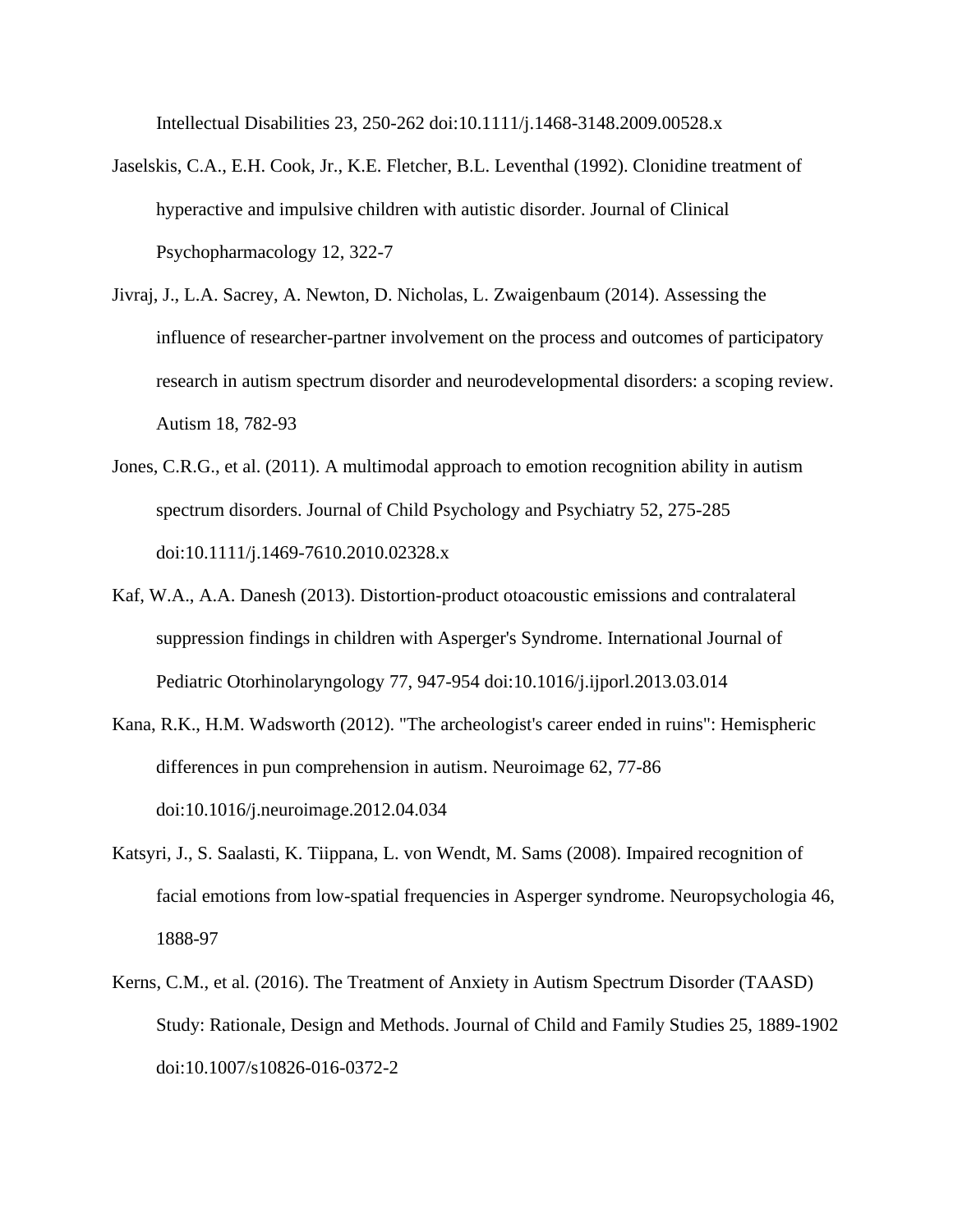- Khemka, I., L. Hickson, S.B. Mallory (2016). Evaluation of a Decision-Making Curriculum for Teaching Adolescents with Disabilities to Resist Negative Peer Pressure. Journal of Autism and Developmental Disorders 46, 2372-2384 doi:10.1007/s10803-016-2770-0
- Koegel, L.K., A.K. Singh, R.L. Koegel, J.R. Hollingsworth, J. Bradshaw (2014). Assessing and Improving Early Social Engagement in Infants. Journal of Positive Behavior Interventions 16, 69-80 doi:10.1177/1098300713482977
- Koegel, R.L., O.I. Lovaas (1978). Comments on autism and stimulus overselectivity. Journal of Abnormal Psychology 87, 563-5
- Kolmen, B.K., H.M. Feldman, B.L. Handen, J.E. Janosky (1995). Naltrexone in young autistic children: a double-blind, placebo-controlled crossover study. Journal of the American Academy of Child & Adolescent Psychiatry 34, 223-31
- Konstantareas, M.M. (1998). Allegations of sexual abuse by nonverbal autistic people via facilitated communication: Testing of validity. Child Abuse & Neglect 22, 1027-1041 doi:10.1016/s0145-2134(98)00082-9
- Kootz, J.P., D.J. Cohen (1981). Modulation of sensory intake in autistic children: cardiovascular and behavioral indices. Journal of the American Academy of Child Psychiatry 20, 692-701
- Kostyuk, N., R.V. Rajnarayanan, R.D. Isokpehi, H.H. Cohly (2010). Autism from a Biometric Perspective. International Journal of Environmental Research and Public Health 7, 1984- 1995 doi:10.3390/ijerph7051984
- Kushki, A., et al. (2013). Investigating the Autonomic Nervous System Response to Anxiety in Children with Autism Spectrum Disorders. Plos One 8, doi:10.1371/journal.pone.0059730
- Langdon, P.E., G.H. Murphy, I.C. Clare, E.J. Palmer, J. Rees (2013a). An evaluation of the EQUIP treatment programme with men who have intellectual or other developmental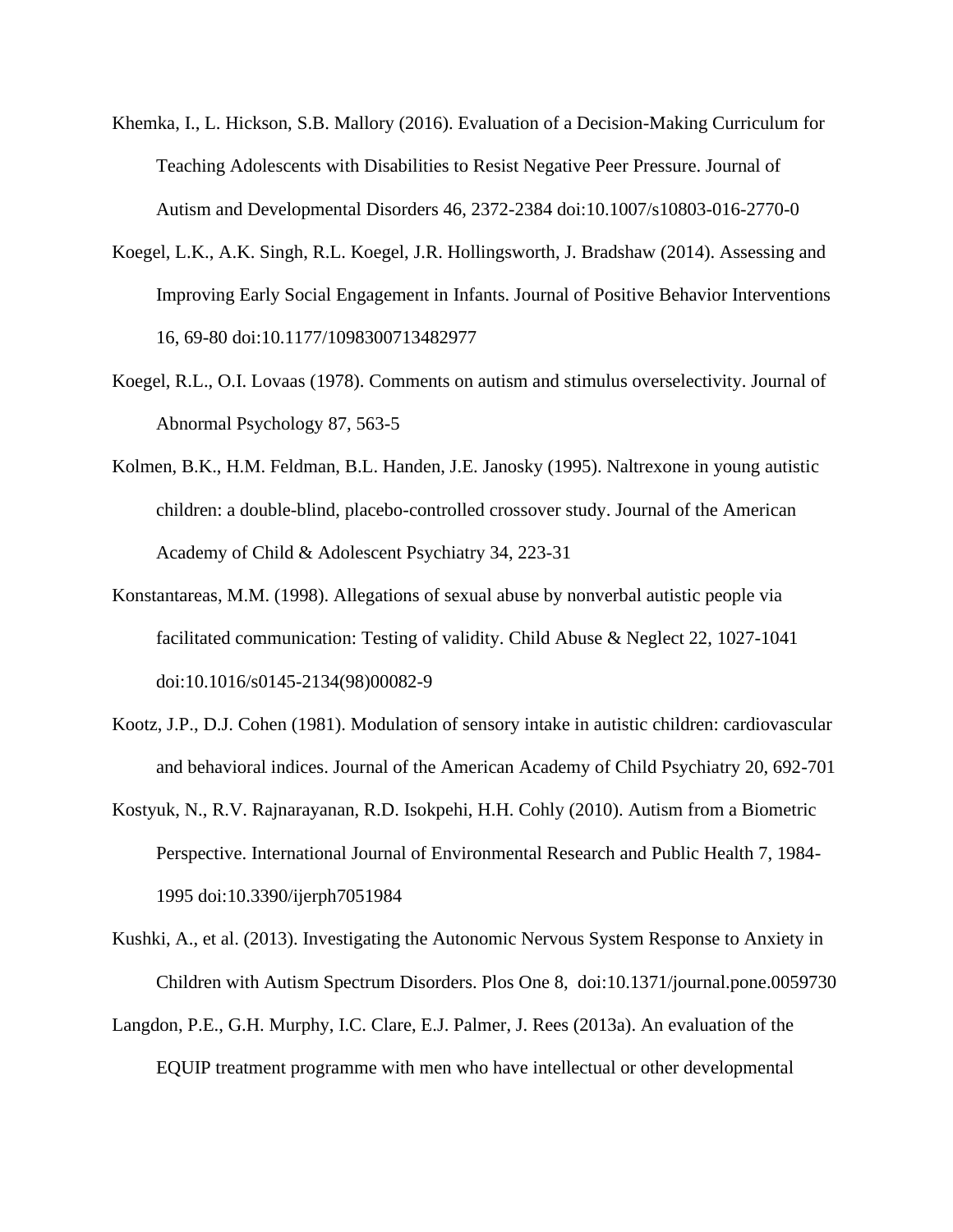disabilities. Journal of Applied Research in Intellectual Disabilities 26, 167-80

- Langdon, P.E., et al. (2013b). Asperger syndrome and anxiety disorders (PAsSA) treatment trial: a study protocol of a pilot, multicentre, single-blind, randomised crossover trial of group cognitive behavioural therapy. Bmj Open 3, doi:10.1136/bmjopen-2013-003449
- Lappe, M.D. (2014). Taking care: Anticipation, extraction and the politics of temporality in autism science. Biosocieties 9, 304-328 doi:10.1057/biosoc.2014.14
- Larsson, G., P.O.O. Julu, I.W. Engerstrom, M. Sandlund, B. Lindstrom (2013). Normal reactions to orthostatic stress in Rett syndrome. Research in Developmental Disabilities 34, 1897- 1905 doi:10.1016/j.ridd.2013.02.027
- Leboyer, M., et al. (1992). Brief report: a double-blind study of naltrexone in infantile autism. Journal of Autism & Developmental Disorders 22, 309-19
- Legisa, J., D.S. Messinger, E. Kermol, L. Marlier (2013). Emotional Responses to Odors in Children with High-Functioning Autism: Autonomic Arousal, Facial Behavior and Self-Report. Journal of Autism and Developmental Disorders 43, 869-879 doi:10.1007/s10803- 012-1629-2
- Leigh, M.J., et al. (2013). A randomized double-blind, placebo-controlled trial of minocycline in children and adolescents with fragile x syndrome. Journal of Developmental & Behavioral Pediatrics 34, 147-55
- Leventhal, B.L., E.H. Cook, Jr., C. Lord (1998). The irony of autism. Archives of General Psychiatry 55, 643-4
- Levin, I.P., G.J. Gaeth, M. Foley-Nicpon, V. Yegorova, C. Cederberg, H.Y. Yan (2015). Extending decision making competence to special populations: a pilot study of persons on the autism spectrum. Frontiers in Psychology 6, doi:10.3389/fpsyg.2015.00539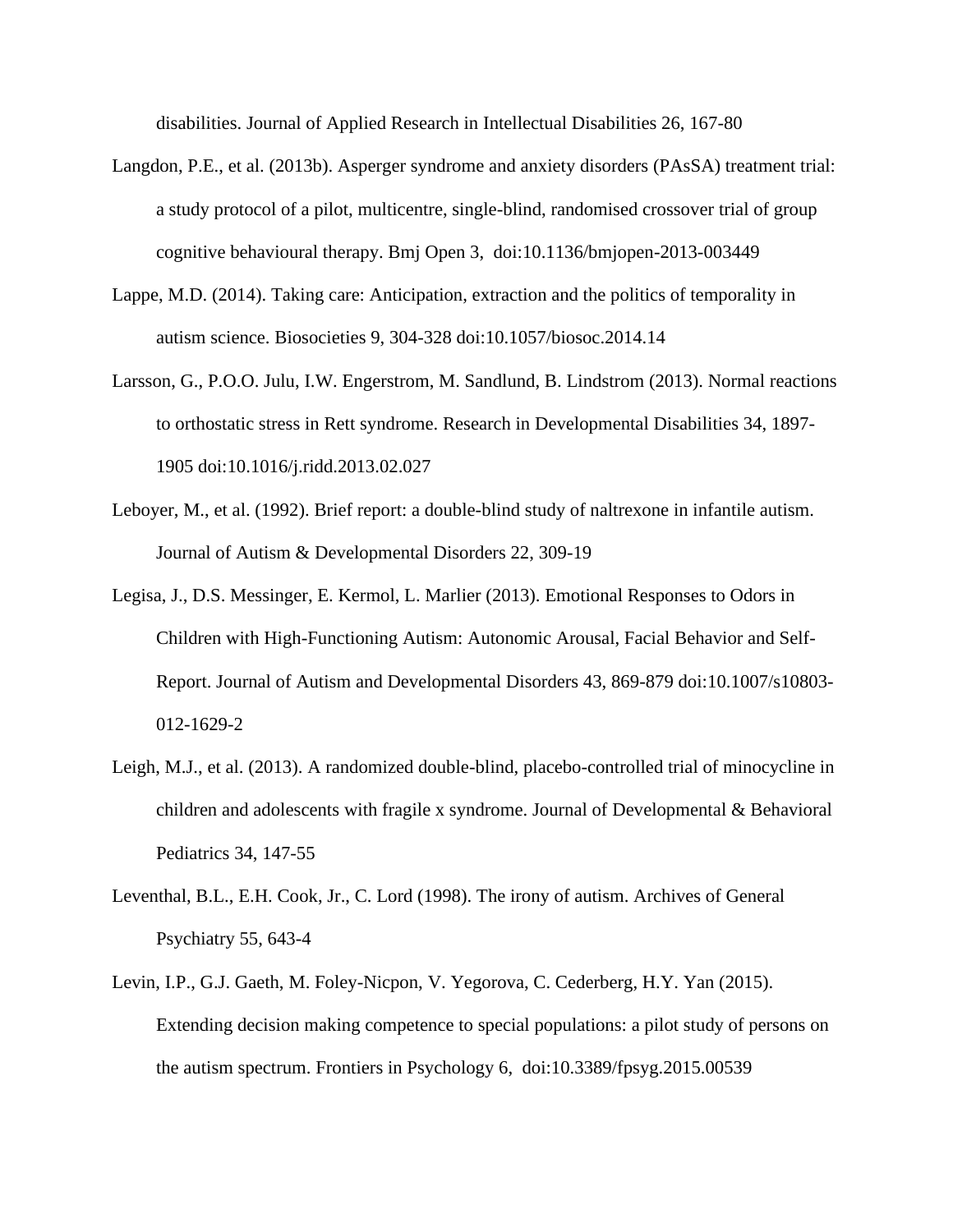- Liu, C.C., K. Conn, N. Sarkar, W. Stone (2008). Physiology-based affect recognition for computer-assisted intervention of children with Autism Spectrum Disorder. International Journal of Human-Computer Studies 66, 662-677 doi:10.1016/j.ijhcs.2008.04.003
- Lord, C., et al. (2005). Challenges in evaluating psychosocial interventions for Autistic Spectrum Disorders. Journal of Autism & Developmental Disorders 35, 695-708; discussion 709-11
- Loyd, D. (2015). Gaining views from pupils with autism about their participation in drama classes. British Journal of Learning Disabilities 43, 8-15 doi:10.1111/bld.12078
- Luke, L., I.C. Clare, H. Ring, M. Redley, P. Watson (2012). Decision-making difficulties experienced by adults with autism spectrum conditions. Autism 16, 612-621 doi:10.1177/1362361311415876
- McDougle, C.J., J.P. Holmes, D.C. Carlson, G.H. Pelton, D.J. Cohen, L.H. Price (1998). A double-blind, placebo-controlled study of risperidone in adults with autistic disorder and other pervasive developmental disorders. Archives of General Psychiatry 55, 633-41
- McDougle, C.J., S.T. Naylor, D.J. Cohen, F.R. Volkmar, G.R. Heninger, L.H. Price (1996). A double-blind, placebo-controlled study of fluvoxamine in adults with autistic disorder. Archives of General Psychiatry 53, 1001-8
- McDougle, C.J., et al. (2005). Risperidone for the core symptom domains of autism: results from the study by the autism network of the research units on pediatric psychopharmacology. American Journal of Psychiatry 162, 1142-8
- McLaughlin, D.M., E.G. Carr (2005). Quality of Rapport as a setting event for problem behavior: Assessment and intervention. Journal of Positive Behavior Interventions 7, 68-91
- Ming, X., P.O.O. Julu, M. Brimacombe, S. Connor, M.L. Daniels (2005). Reduced cardiac parasympathetic activity in children with autism. Brain & Development 27, 509-516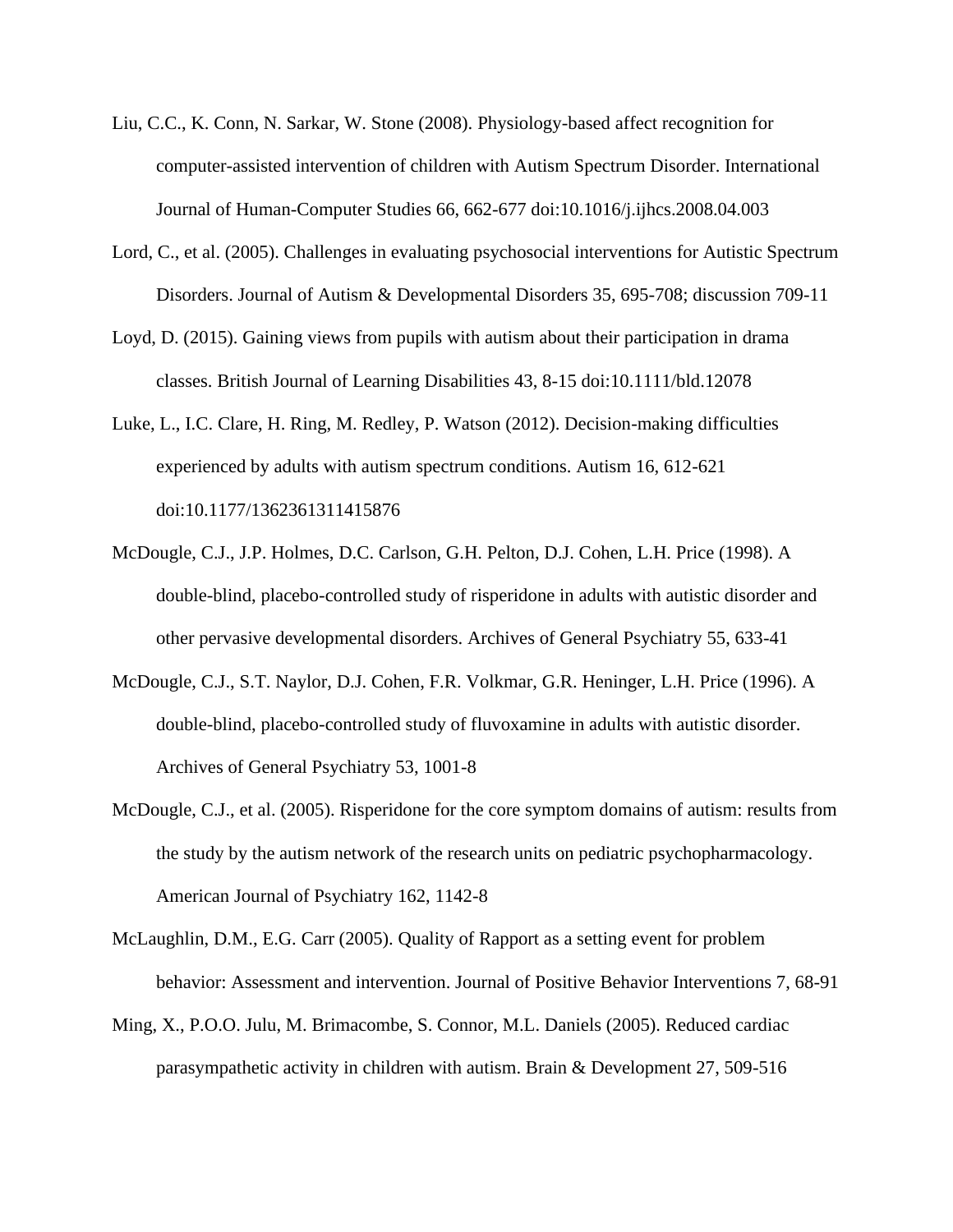doi:10.1016/j.braindev.2005.01.003

- Ming, X., R. Patel, V. Kang, S. Chokroverty, P.O. Julu (2016). Respiratory and autonomic dysfunction in children with autism spectrum disorders. Brain & Development 38, 225-232 doi:10.1016/j.braindev.2015.07.003
- Molesworth, C., C. Chevallier, F. Happe, J.A. Hampton (2015). Children With Autism Do Not Show Sequence Effects With Auditory Stimuli. Journal of Experimental Psychology-General 144, 48-57 doi:10.1037/a0038204
- Mouti, A., et al. (2014). Fluoxetine for Autistic Behaviors (FAB trial): study protocol for a randomized controlled trial in children and adolescents with autism. Trials [Electronic Resource] 15, 230
- Nazneen, F.A. Boujarwah, S. Sadler, A. Mogus, G.D. Abowd, R.I. Arriaga (2010). Understanding the Challenges and Opportunities for Richer Descriptions of Stereotypical Behaviors of Children with ASD A Concept Exploration and Validation.
- Nicolaidis, C., et al. (2011). Collaboration strategies in nontraditional community-based participatory research partnerships: lessons from an academic-community partnership with autistic self-advocates. Progress in Community Health Partnerships 5, 143-50
- Nielsen, J.B., H.C. Lou, J. Andresen (1990). Biochemical and clinical effects of tyrosine and tryptophan in the Rett syndrome. Brain & Development 12, 143-7
- North, A.S., A.J. Russell, G.H. Gudjonsson (2008). High functioning autism spectrum disorders: an investigation of psychological vulnerabilities during interrogative interview. Journal of Forensic Psychiatry & Psychology 19, 323-334 doi:10.1080/14789940701871621
- Orsmond, G.I., E.S. Cohn (2015). The Distinctive Features of a Feasibility Study: Objectives and Guiding Questions. OTJR: Occupation, Participation, & Health 35, 169-77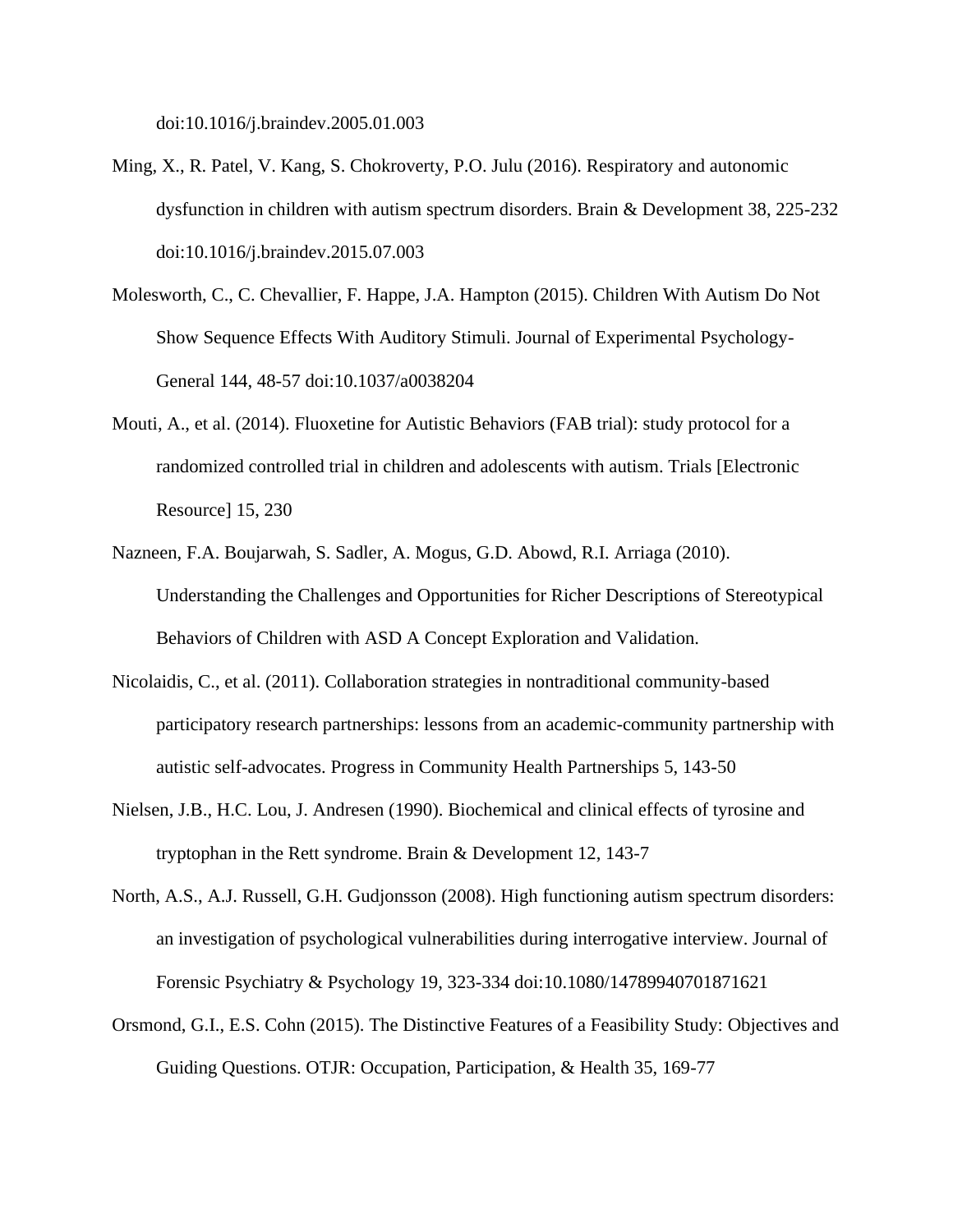- Palkovitz, R.J., A.R. Wiesenfeld (1980). Differential autonomic responses of autistic and normal children. Journal of Autism & Developmental Disorders 10, 347-60
- Pandina, G.J., C.A. Bossie, E. Youssef, Y. Zhu, F. Dunbar (2007). Risperidone improves behavioral symptoms in children with autism in a randomized, double-blind, placebocontrolled trial. Journal of Autism & Developmental Disorders 37, 367-73
- Pares, N., et al. (2006). Starting research in interaction design with visuals for low-functioning children in the autistic spectrum: a protocol. Cyberpsychology & Behavior 9, 218-23
- Parsons, M.B., D.H. Reid, E. Bentley, A. Inman, L.P. Lattimore (2012). Identifying indices of happiness and unhappiness among adults with autism: potential targets for behavioral assessment and intervention. Behavior Analysis in Practice 5, 15-25
- Patel, K., L.T. Curtis (2007). A comprehensive approach to treating autism and attention-deficit hyperactivity disorder: a prepilot study. Journal of Alternative & Complementary Medicine 13, 1091-7
- Patriquin, M.A., J. Lorenzi, A. Scarpa (2013a). Relationship Between Respiratory Sinus Arrhythmia, Heart Period, and Caregiver-Reported Language and Cognitive Delays in Children with Autism Spectrum Disorders. Applied Psychophysiology and Biofeedback 38, 203-207 doi:10.1007/s10484-013-9225-6
- Patriquin, M.A., A. Scarpa, B.H. Friedman, S.W. Porges (2013b). Respiratory sinus arrhythmia: A marker for positive social functioning and receptive language skills in children with autism spectrum disorders. Developmental Psychobiology 55, 101-112 doi:10.1002/dev.21002
- Perry, A. (2012). AUTISM BEYOND PEDIATRICS: WHY BIOETHICISTS OUGHT TO RETHINK CONSENT IN LIGHT OF CHRONICITY AND GENETIC IDENTITY.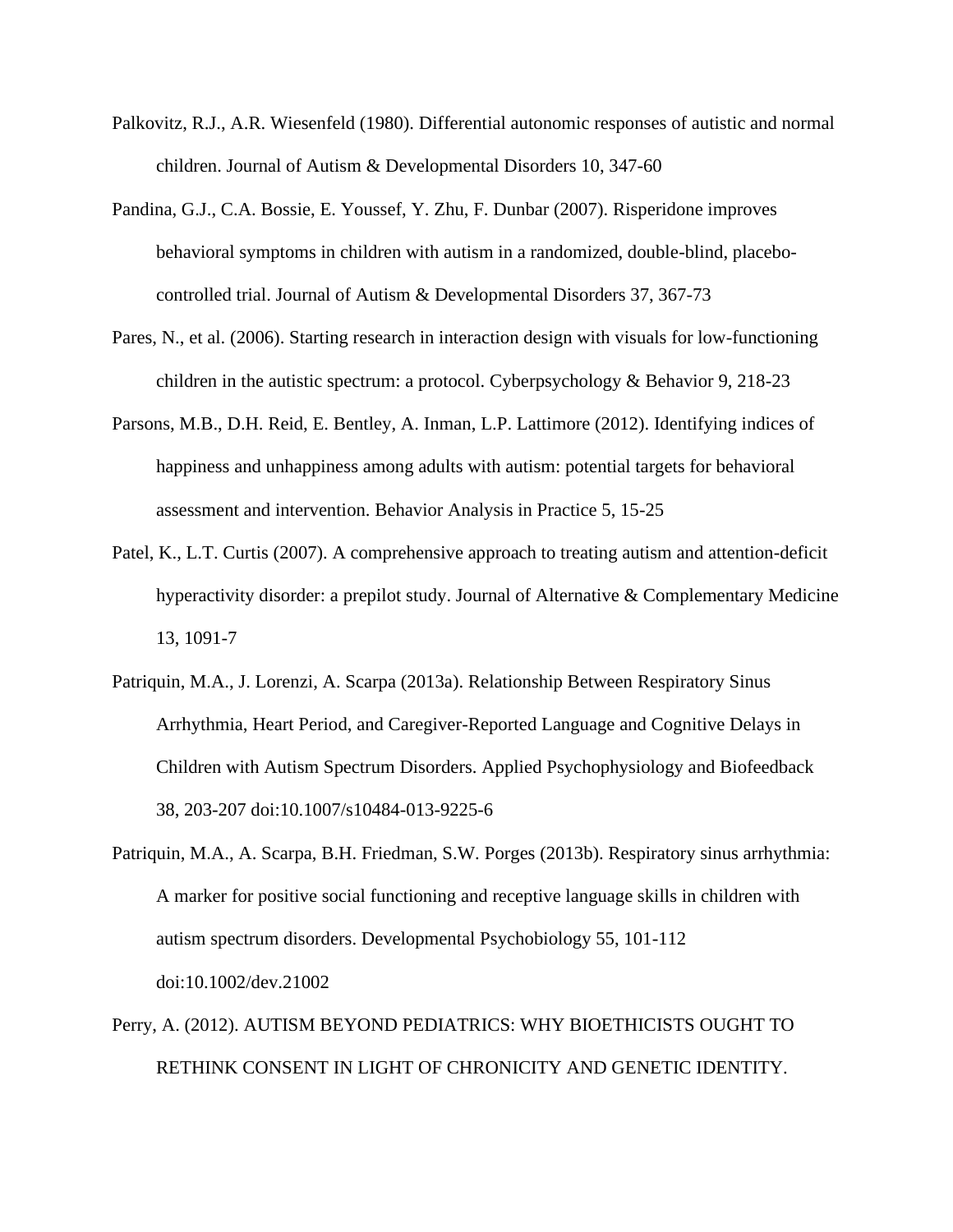Bioethics 26, 236-241 doi:10.1111/j.1467-8519.2011.01952.x

- Persico, A.M., et al. (2015). Unmet needs in paediatric psychopharmacology: Present scenario and future perspectives. European Neuropsychopharmacology 25, 1513-1531 doi:10.1016/j.euroneuro.2015.06.009
- Picard, R.W. (2009). Future affective technology for autism and emotion communication. Philosophical Transactions of the Royal Society B-Biological Sciences 364, 3575-3584 doi:10.1098/rstb.2009.0143
- Porayska-Pomsta, K., et al. (2012). Developing technology for autism: an interdisciplinary approach. Personal and Ubiquitous Computing 16, 117-127 doi:10.1007/s00779-011-0384- 2
- Posey, D.J., et al. (2007). Positive effects of methylphenidate on inattention and hyperactivity in pervasive developmental disorders: an analysis of secondary measures. Biological Psychiatry 61, 538-44
- Preece, D., R. Jordan (2010). Obtaining the views of children and young people with autism spectrum disorders about their experience of daily life and social care support. British Journal of Learning Disabilities 38, 10-20 doi:10.1111/j.1468-3156.2009.00548.x
- Reaven, J., et al. (2015). Improving transportability of a cognitive-behavioral treatment intervention for anxiety in youth with autism spectrum disorders: Results from a US-Canada collaboration. Autism 19, 211-222 doi:10.1177/1362361313518124
- Rimland, B., E. Callaway, P. Dreyfus (1978). The effect of high doses of vitamin B6 on autistic children: a double-blind crossover study. American Journal of Psychiatry 135, 472-5
- Robic, S., et al. (2015). Decision-Making in a Changing World: A Study in Autism Spectrum Disorders. Journal of Autism and Developmental Disorders 45, 1603-1613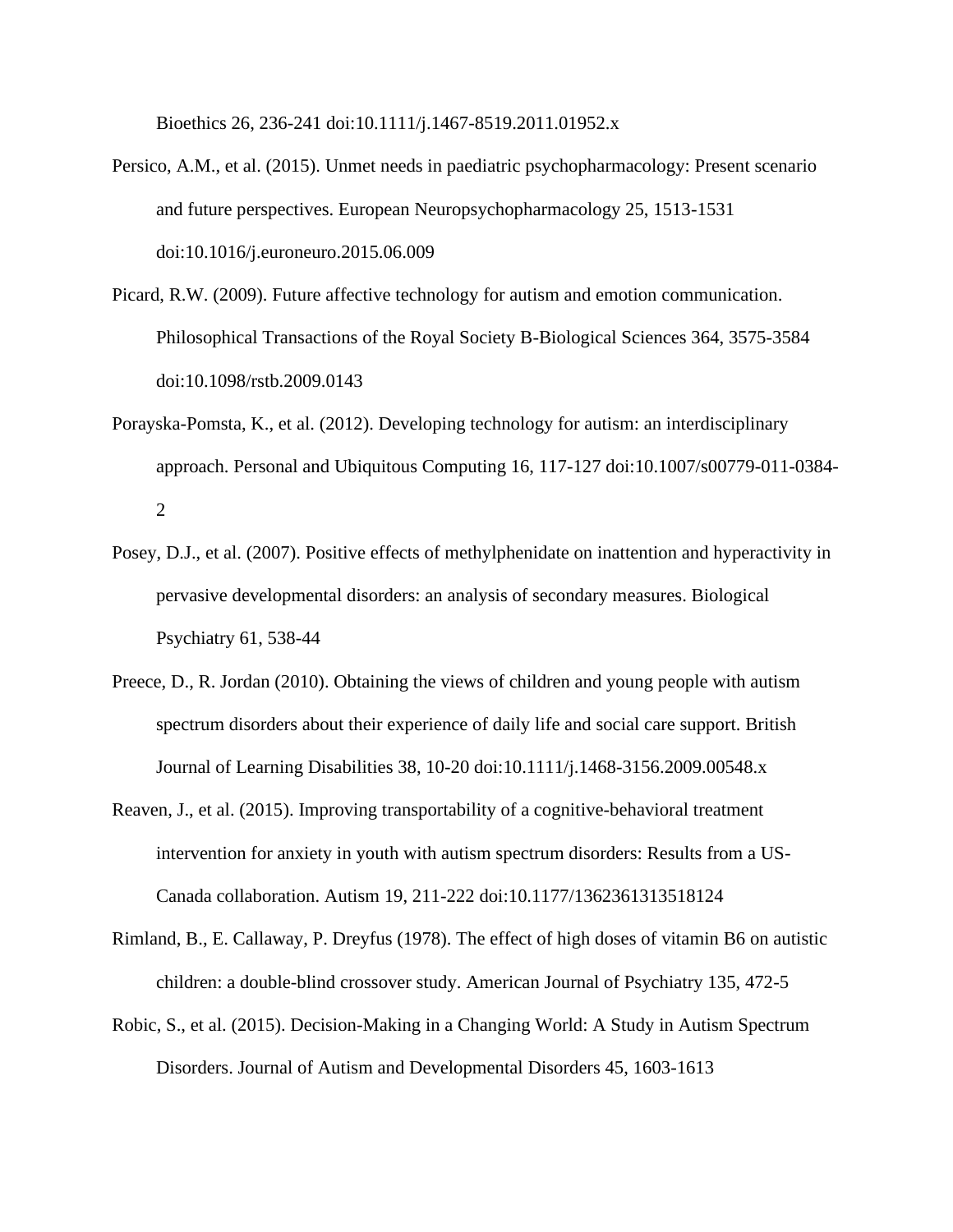doi:10.1007/s10803-014-2311-7

- Rodgers, J., M. Glod, B. Connolly, H. McConachie (2012a). The Relationship Between Anxiety and Repetitive Behaviours in Autism Spectrum Disorder. Journal of Autism and Developmental Disorders 42, 2404-2409 doi:10.1007/s10803-012-1531-y
- Rodgers, J., D.M. Riby, E. Janes, B. Connolly, H. McConachie (2012b). Anxiety and Repetitive Behaviours in Autism Spectrum Disorders and Williams Syndrome: A Cross-Syndrome Comparison. Journal of Autism and Developmental Disorders 42, 175-180 doi:10.1007/s10803-011-1225-x
- Roldan-Alvarez, D., et al. (2014). Benefits of combining multitouch tabletops and turn-based collaborative learning activities for people with cognitive disabilities and people with ASD 2014 14th Ieee International Conference on Advanced Learning Technologies. IEEE International Conference on Advanced Learning Technologies.(pp566-570).
- Rowley, E., et al. (2012). The experience of friendship, victimization and bullying in children with an autism spectrum disorder: Associations with child characteristics and school placement. Research in Autism Spectrum Disorders 6, 1126-1134 doi:10.1016/j.rasd.2012.03.004
- Ruef, M.B., A.P. Turnbull (2002). The perspectives of individuals with cognitive disabilities and/or autism on their lives and their problem behavior. Research and Practice for Persons with Severe Disabilities 27, 125-140 doi:10.2511/rpsd.27.2.125
- Rust, J., A. Smith (2006). How should the effectiveness of Social Stories to modify the behaviour of children on the autistic spectrum be tested? Lessons from the literature. Autism 10, 125-38

Santosh, P., J. Tarver, F. Gibbons, S. Vitoratou, E. Simonoff (2016). Protocol for the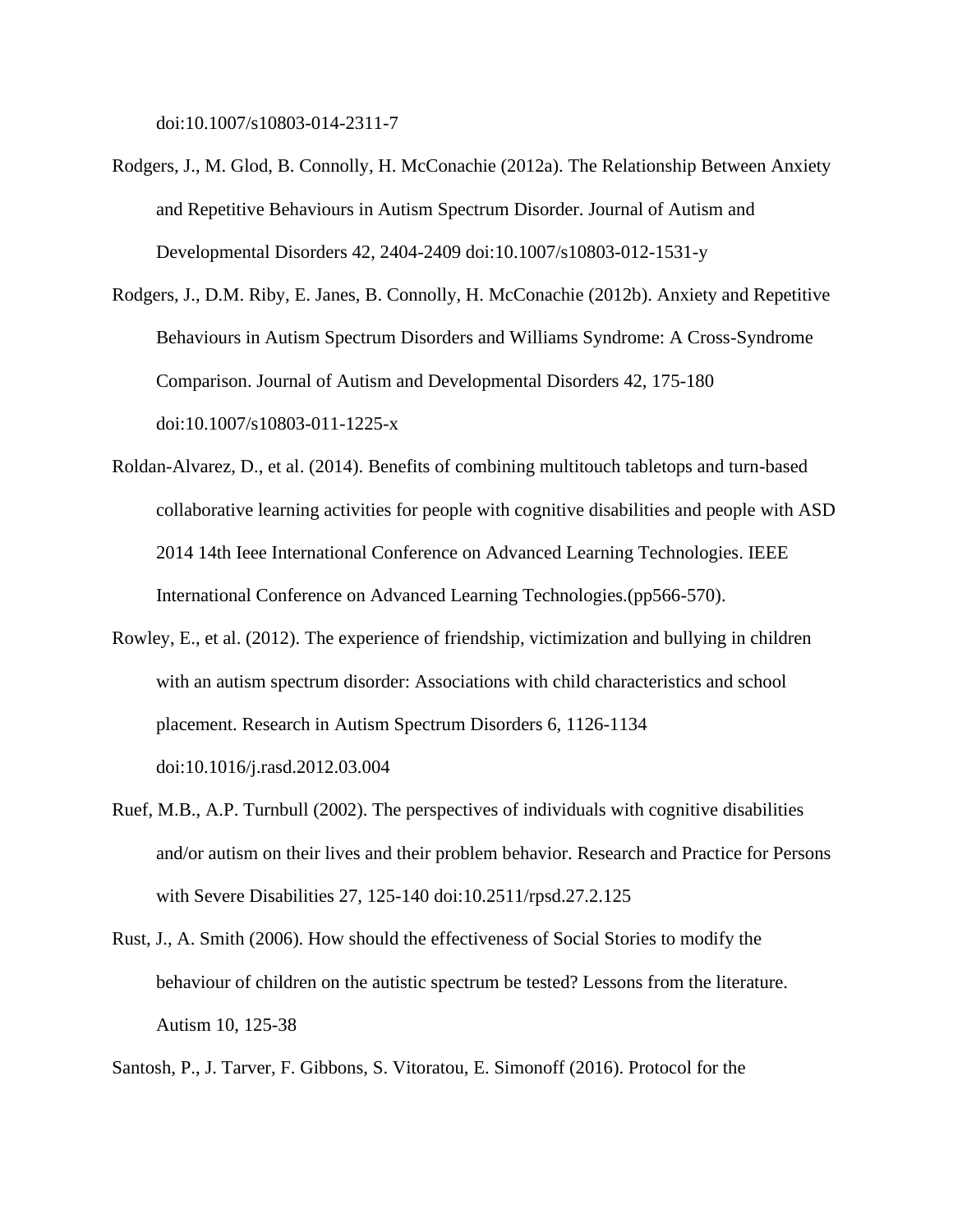development and validation of a questionnaire to assess concerning behaviours and mental health in individuals with autism spectrum disorders: the Assessment of Concerning Behaviour (ACB) scale. Bmj Open 6, doi:10.1136/bmjopen-2015-010693

- Scahill, L., C. Lord (2004). Subject selection and characterization in clinical trials in children with autism. Cns Spectrums 9, 22-32
- Scahill, L., et al. (2001). Methodological issues in designing a multisite trial of risperidone in children and adolescents with autism. Journal of Child and Adolescent Psychopharmacology 11, 377-388 doi:10.1089/104454601317261555
- Scahill, L., et al. (2012). Design and subject characteristics in the federally-funded citalopram trial in children with pervasive developmental disorders. Journal of Autism & Developmental Disorders 42, 432-40
- Scahill, L., et al. (2006). Children's Yale-Brown Obsessive Compulsive Scale modified for pervasive developmental disorders. Journal of the American Academy of Child & Adolescent Psychiatry 45, 1114-23
- Scahill, L., M. Solanto, J. McGuire (2008). The science and ethics of placebo in pediatric psychopharmacology. Ethics & Behavior 18, 266-285 doi:10.1080/10508420802066890
- Schmock, H., et al. (2015). The Danish 22q11 research initiative. BMC Psychiatry 15, 220
- Schoen Simmons, E., R. Paul, F. Volkmar (2014). Assessing pragmatic language in autism spectrum disorder: the Yale in vivo Pragmatic Protocol. Journal of Speech Language & Hearing Research 57, 2162-73
- Schwartz, I.S., D.M. Baer (1991). SOCIAL VALIDITY ASSESSMENTS IS CURRENT PRACTICE STATE-OF-THE-ART. Journal of Applied Behavior Analysis 24, 189-204 doi:10.1901/jaba.1991.24-189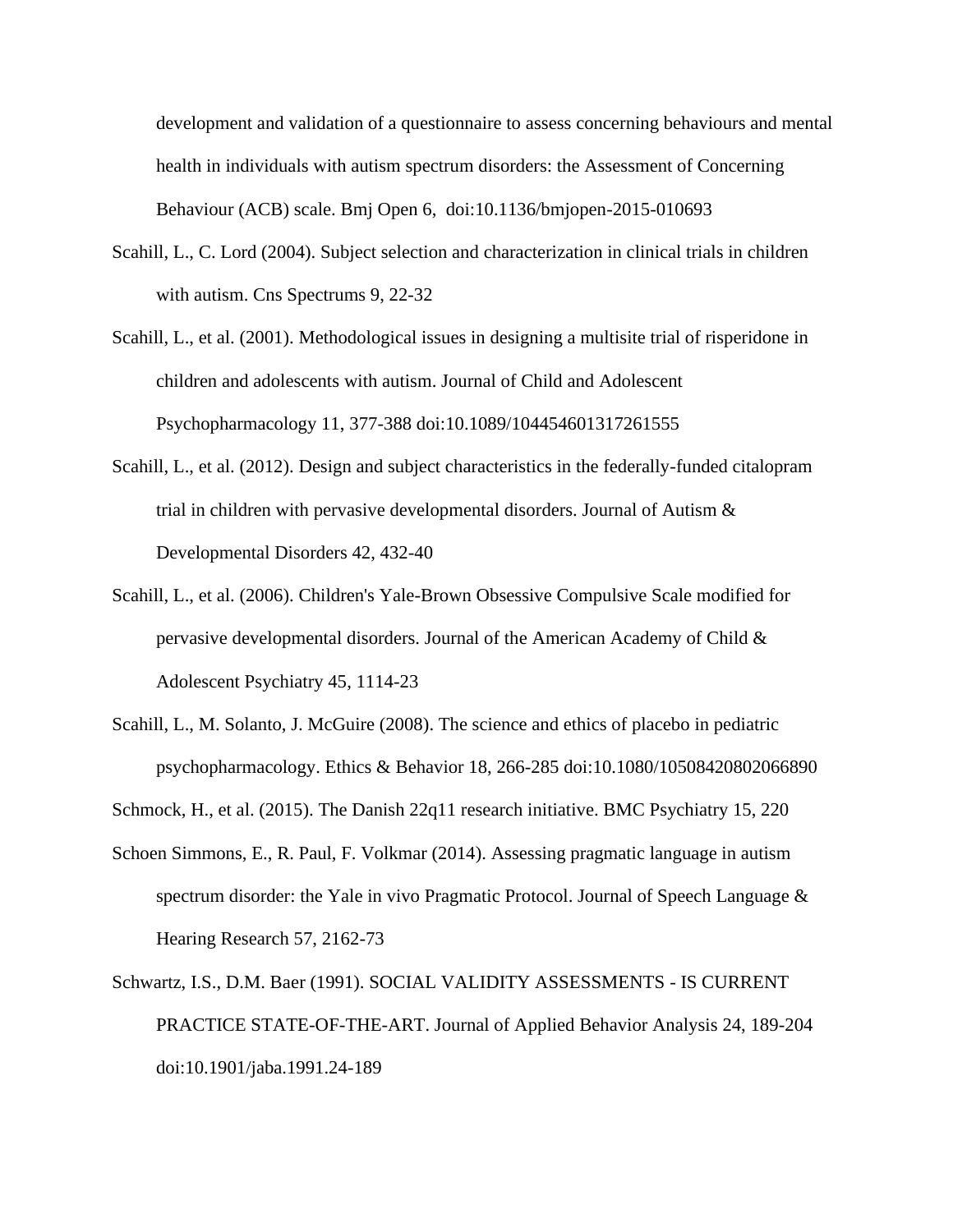- Shireman, M.L., D.C. Lerman, C.B. Hillman (2016). Teaching social play skills to adults and children with autism as an approach to building rapport. Journal of Applied Behavior Analysis 15, 15
- Simmons, E.S., R. Paul, F. Volkmar (2014). Assessing Pragmatic Language in Autism Spectrum Disorder: The Yale in vivo Pragmatic Protocol. Journal of Speech Language and Hearing Research 57, 2162-2173 doi:10.1044/2014\_jslhr-l-14-0040
- Smith, L.E., E.T. Barker, M.M. Seltzer, L. Abbeduto, J.S. Greenberg (2012). Behavioral Phenotype of Fragile X Syndrome in Adolescence and Adulthood. Ajidd-American Journal on Intellectual and Developmental Disabilities 117, 1-17 doi:10.1352/1944-7558-117.1.1
- Smith, T., et al. (2007). Designing research studies on psychosocial interventions in autism. Journal of Autism and Developmental Disorders 37, 354-366 doi:10.1007/s10803-006- 0173-3
- Stein, M.A., B.H. King (2016). Unequal Individual Risk and Potential Benefit Balanced by Benefits to the Population at Large in Autism Clinical Trials? The American Journal of Bioethics 16, 72-74
- Stern, L.M., M.K. Walker, M.G. Sawyer, R.D. Oades, N.R. Badcock, J.G. Spence (1990). A controlled crossover trial of fenfluramine in autism. Journal of Child Psychology & Psychiatry & Allied Disciplines 31, 569-85

Tabor, H.K., et al. (2011). PARENT PERSPECTIVES ON PEDIATRIC GENETIC RESEARCH AND IMPLICATIONS FOR GENOTYPE-DRIVEN RESEARCH RECRUITMENT. Journal of Empirical Research on Human Research Ethics 6, 41-52 doi:10.1525/jer.2011.6.4.41

Torres, E.B., P. Yanovich, D.N. Metaxas (2013). Give spontaneity and self-discovery a chance in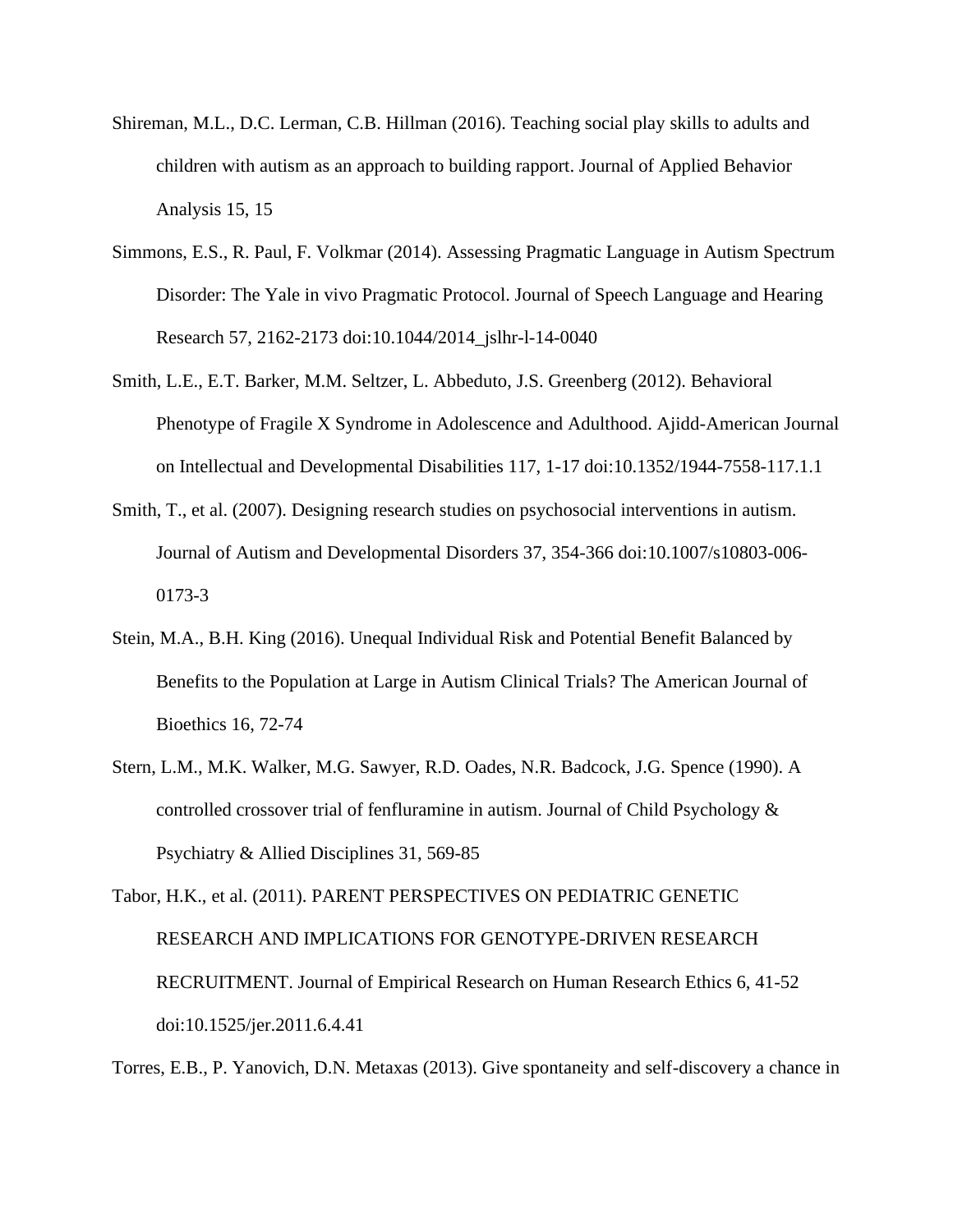ASD: spontaneous peripheral limb variability as a proxy to evoke centrally driven intentional acts. Frontiers in Integrative Neuroscience 7, 46

- Trehin, P. (2003). Ethics of research on intellectual disabilities and autism: Point of view of a parent.
- Valdovinos, M.G., D.A. Napolitano, J.R. Zarcone, J.A. Hellings, D.C. Williams, S.R. Schroeder (2002). Multimodal evaluation of risperidone for destructive behavior: functional analysis, direct observations, rating scales, and psychiatric impressions. Experimental & Clinical Psychopharmacology 10, 268-75
- Vernazza-Martin, S., et al. (2005). Goal directed locomotion and balance control in autistic children. Journal of Autism and Developmental Disorders 35, 91-102 doi:10.1007/s10803- 004-1037-3
- Vernon, T.W., A.R. Miller, J.A. Ko, V.L. Wu (2016). Social Tools And Rules for Teens (The START Program): Program Description and Preliminary Outcomes of an Experiential Socialization Intervention for Adolescents with Autism Spectrum Disorder. Journal of Autism and Developmental Disorders 46, 1806-1823 doi:10.1007/s10803-016-2715-7
- Volkmar, F.R. (2001). Pharmacological interventions in autism: theoretical and practical issues. Journal of Clinical Child Psychology 30, 80-7
- Vosoughi, S., M.S. Goodwin, B. Washabaugh, D. Roy, Acm (2012). A Portable Audio/Video Recorder for Longitudinal Study of Child Development. Icmi '12: Proceedings of the Acm International Conference on Multimodal Interaction, 193-200
- Wagner, J.B., S.B. Hirsch, V.K. Vogel-Farley, E. Redcay, C.A. Nelson (2013). Eye-Tracking, Autonomic, and Electrophysiological Correlates of Emotional Face Processing in Adolescents with Autism Spectrum Disorder. Journal of Autism and Developmental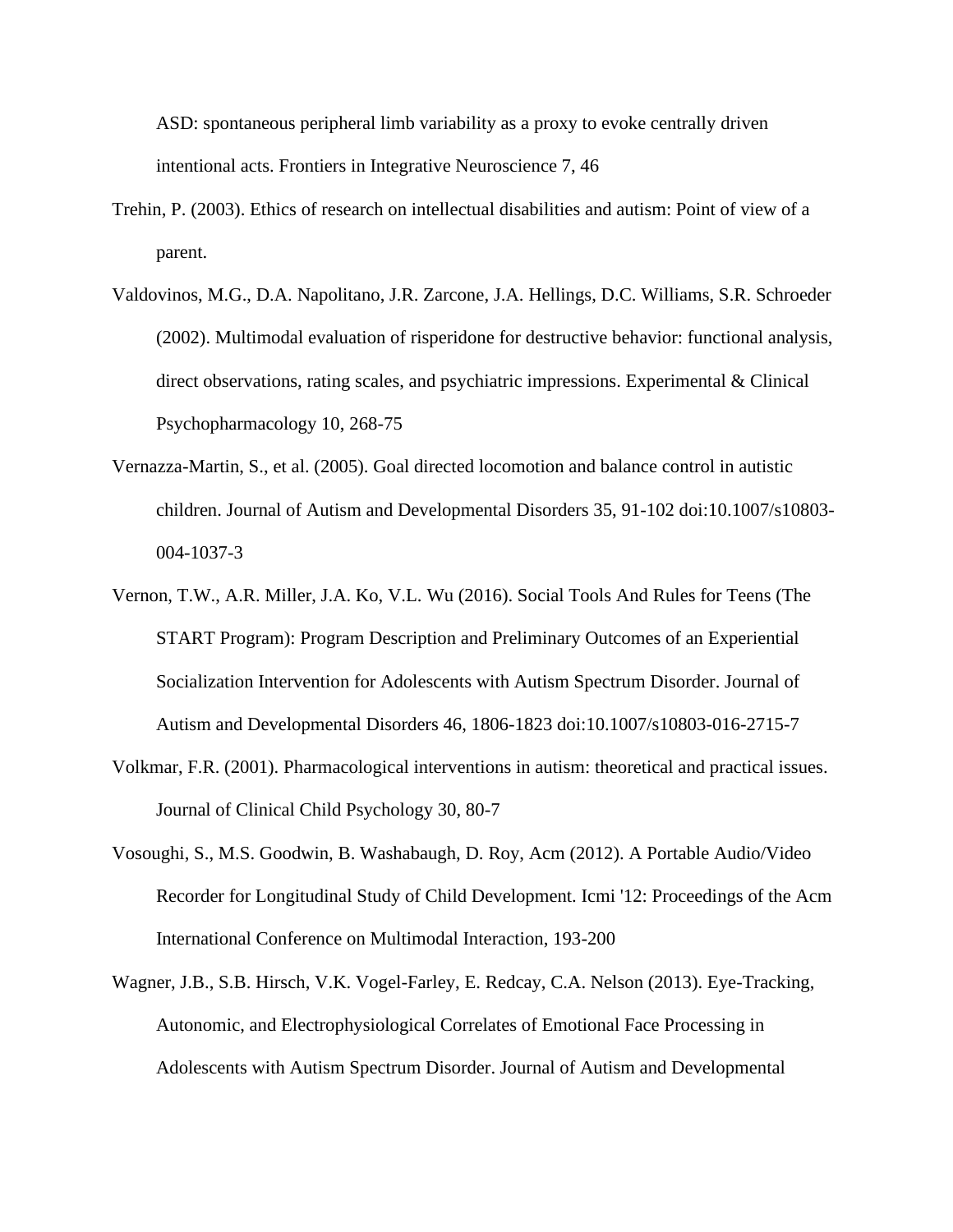Disorders 43, 188-199 doi:10.1007/s10803-012-1565-1

- Warnell, F., B. George, H. McConachie, M. Johnson, R. Hardy, J.R. Parr (2015). Designing and recruiting to UK autism spectrum disorder research databases: do they include representative children with valid ASD diagnoses? BMJ Open 5, e008625
- Wasserman, S., et al. (2006). Levetiracetam versus placebo in childhood and adolescent autism: a double-blind placebo-controlled study. International Clinical Psychopharmacology 21, 363-7
- Weber, R.C., J. Thorpe (1992). Teaching children with autism through task variation in physical education. Exceptional Children 59, 77-86
- Weese-Mayer, D.E., et al. (2006). Autonomic nervous system dysregulation: Breathing and heart rate perturbation during wakefulness in young girls with Rett syndrome. Pediatric Research 60, 443-449 doi:10.1203/01.pdr.0000238302.84552.d0
- Yarbrough, E., U. Santat, I. Perel, C. Webster, R. Lombardi (1987). Effects of fenfluramine on autistic individuals residing in a state developmental center. Journal of Autism & Developmental Disorders 17, 303-14
- Young, J.G., et al. (1982). Assessment of brain function in clinical pediatric research: behavioral and biological strategies. Schizophrenia Bulletin 8, 205-35
- Zamora, I., M.E. Williams, M. Higareda, B.Y. Wheeler, P. Levitt (2016). Brief Report: Recruitment and Retention of Minority Children for Autism Research. Journal of Autism & Developmental Disorders 46, 698-703
- Zamzow, R.M., et al. (2016). Effects of propranolol on conversational reciprocity in autism spectrum disorder: a pilot, double-blind, single-dose psychopharmacological challenge study. Psychopharmacology 233, 1171-1178 doi:10.1007/s00213-015-4199-0